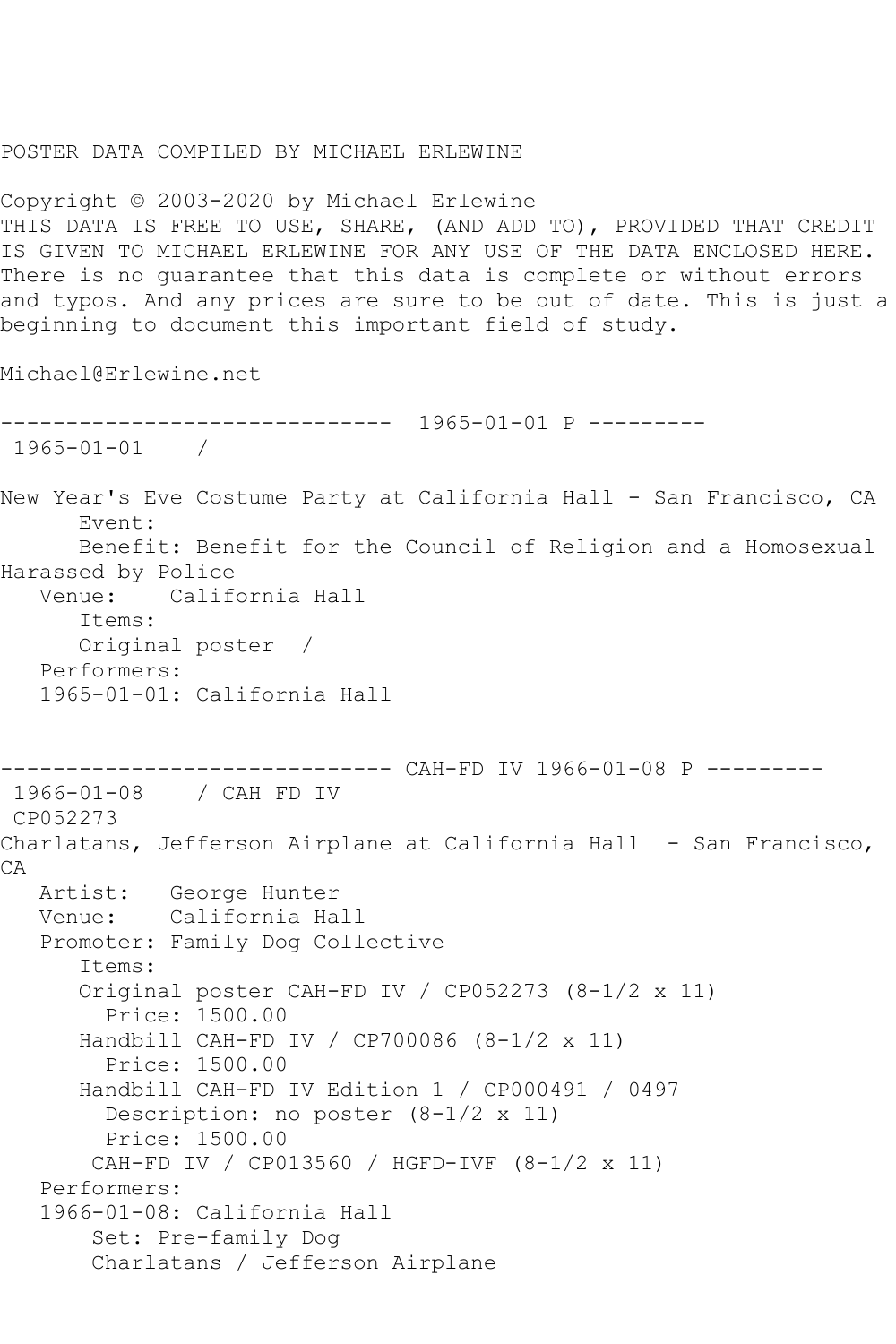------------------------------ CAH-FD VII 1966-02-04 P-1 --------- 1966-02-04 / CAH FD VII CP000700 / 0711 Electric Train, Amazing Charlatans at California Hall - San Francisco, CA<br>Artist: George Hunter Venue: California Hall Promoter: Family Dog Collective Items: Original poster CAH-FD VII Edition 1 / CP000700 / 0711 Description: 1 original (15 x 20) Price: 2000.00 Handbill CAH-FD VII / CP013563 / HGFD-VIIF (8-1/2 x 11) Price: 1500.00 Performers: 1966-02-04: California Hall Set: Pre-family Dog Electric Train / Charlatans ------------------------------ CAH 1966-02-21 P-1 --------- 1966-02-21 / CAH CP000621 / 0625 Mystery Trend, Hedds at California Hall - San Francisco, CA Event: The George Big Ball Venue: California Hall Promoter: Robert Nelson Torpedo Net Co. Items: Original poster CAH Edition 1 / CP000621 / 0625 (11 x 17) Performers: 1966-02-21: California Hall Mystery Trend / Hedds / Butch Engle / Styx ------------------------------ CAH-2.145 1966-03-11 P-1 --------- 1966-03-11 / CAH 2.145 CP000620 / 0624 Hedds, Styx at California Hall - San Francisco, CA Notes: This item appears in the Art of Rock book, plate no. 2.145 Venue: California Hall Promoter: Book: Art of Rock Items: Original poster CAH-2.145 Edition 1 / CP000620 / 0624 (11 x 17) AORPlate: 2.145 Performers: 1966-03-11: California Hall Hedds / Styx / Pussycats / Butch Engle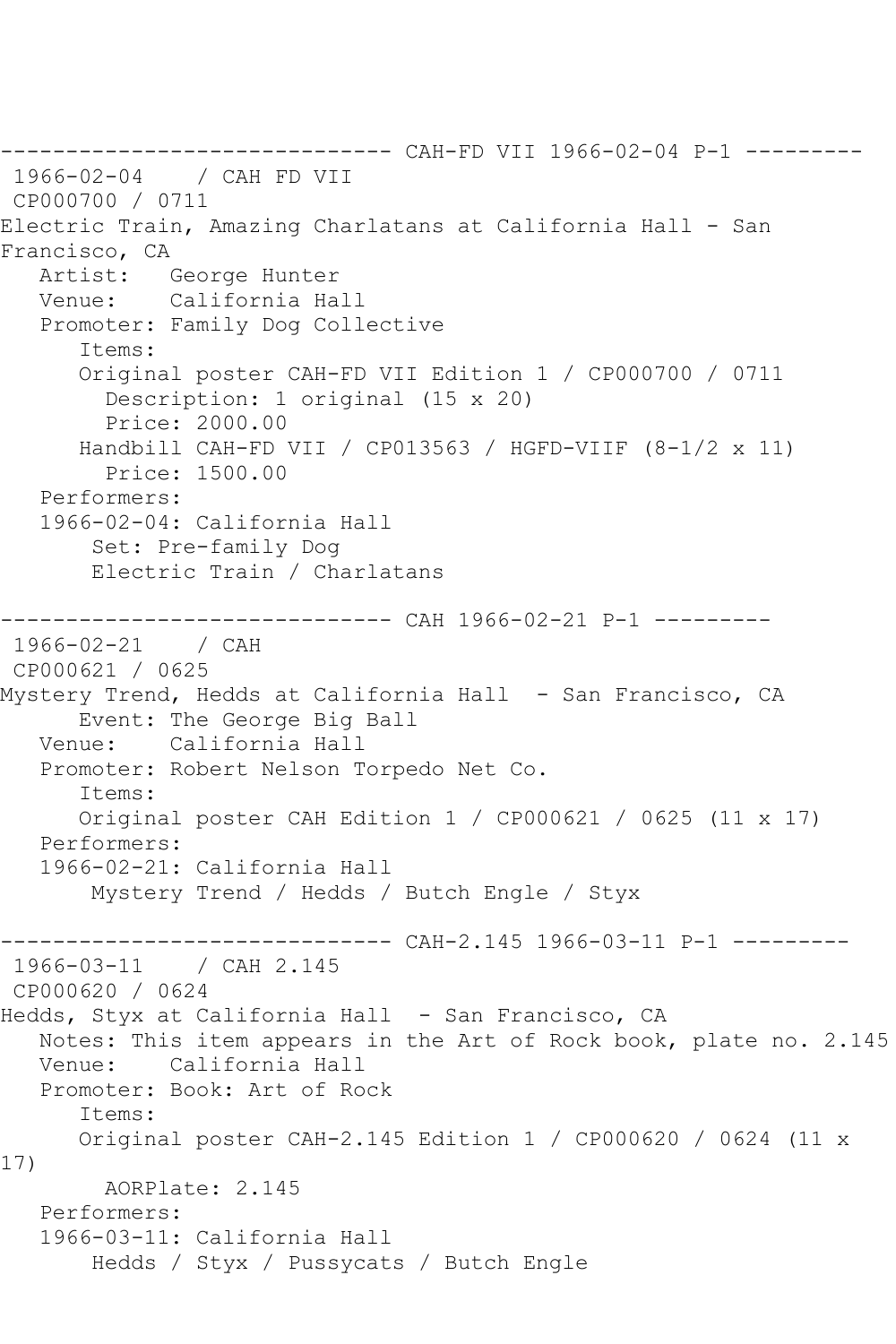------------------------------ CAH-2.141 1966-04-01 P-1 --------- 1966-04-01 / CAH 2.141 CP001547 / 1569 Hedds, Friendly Strangers at California Hall - San Francisco, CA Notes: This item appears in the Art of Rock book, plate no. 2.141 Venue: California Hall Promoter: Book: Art of Rock Items: Original poster CAH-2.141 Edition 1 / CP001547 / 1569 AORPlate: 2.141 Performers: 1966-04-01: California Hall Hedds / Friendly Strangers / Family Tree ------------------------------ CAH-2.144 1966-04-08 P-1 --------- 1966-04-08 / CAH 2.144 CP000619 / 0623 Jefferson Airplane, Quicksilver Messenger Service at California Hall - San Francisco, CA Notes: This item appears in the Art of Rock book, plate no. 2.144 Venue: California Hall Promoter: Book: Art of Rock Items: Original poster CAH-2.144 Edition 1 / CP000619 / 0623 (14 x 21-1/4) AORPlate: 2.144 Performers: 1966-04-08: California Hall Jefferson Airplane / Quicksilver Messenger Service ----- CAH-2.142 1966-04-09 P-1 ---------1966-04-09 / CAH 2.142 CP001546 / 1568 Baytovens, Intruders at California Hall - San Francisco, CA Notes: This item appears in the Art of Rock book, plate no. 2.142 Venue: California Hall Promoter: Book: Art of Rock Items: Original poster CAH-2.142 Edition 1 / CP001546 / 1568 AORPlate: 2.142 Performers: 1966-04-09: California Hall Baytovens / Intruders / Hedds / Illusions / Friendly Strangers ------------------------------ CAH-2.131 1966-04-16 P --------- 1966-04-16 / CAH 2.131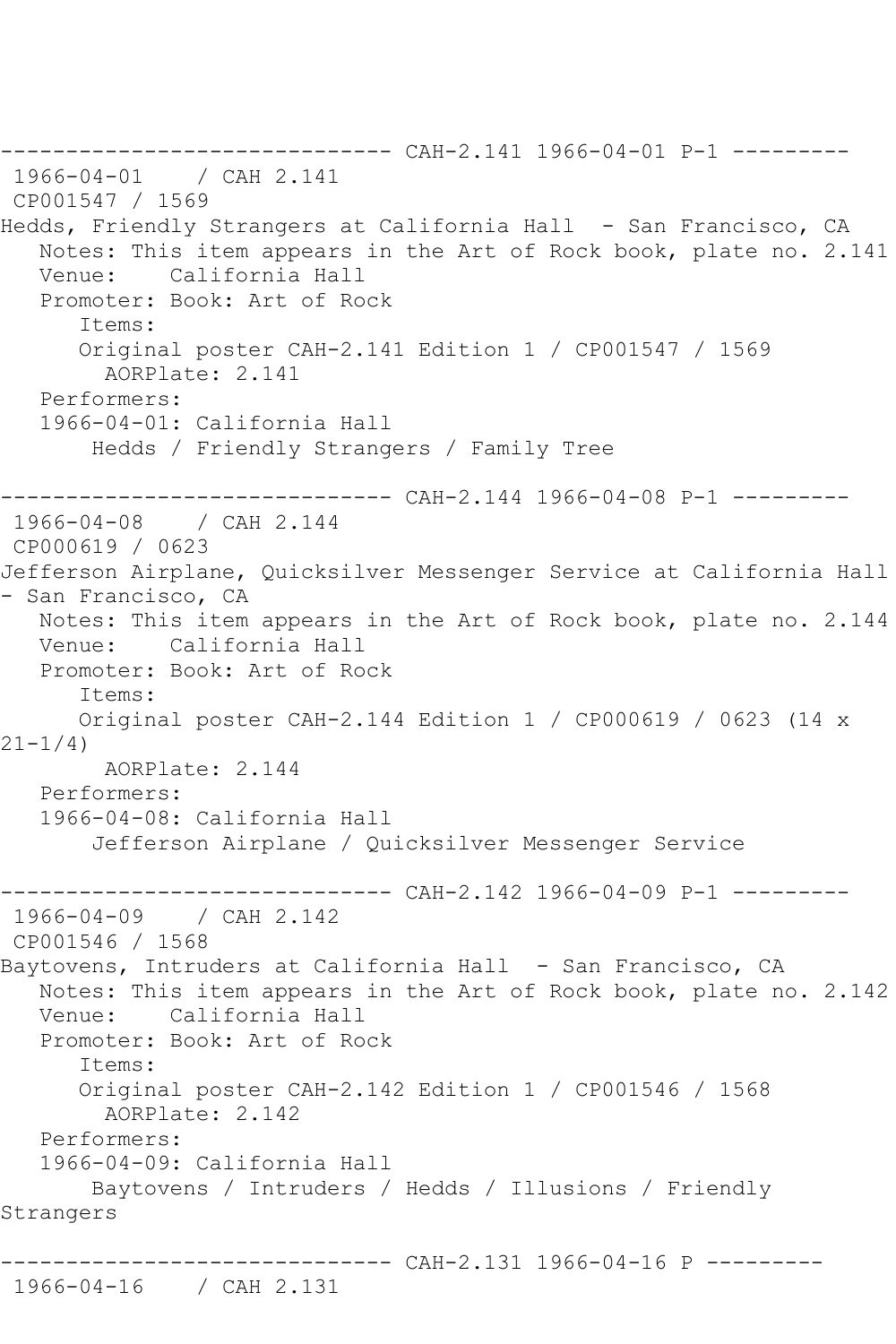CP700213 Charlatans, Wanda and Her Birds at California Hall - San Francisco, CA Notes: This item appears in the Art of Rock book, plate no. 2.131 Artist: Michael Ferguson Venue: California Hall Promoter: Book: Art of Rock Items: Original poster CAH-2.131 / CP700213 (14 x 20) Original poster CAH-2.131 Edition 1 / CP000109 / 0110 (14 x 20) Performers: 1966-04-16: California Hall Charlatans / Wanda and Her Birds / Slaxon Sleight of Head / Mystery Trend / Haight Street Jazz Band ------------------------------ CAH 1966-05-06 P-1 --------- 1966-05-06 / CAH CP000622 / 0626 Mojo Men, Leon and Vips at California Hall - San Francisco, CA Venue: California Hall Items: Original poster CAH Edition 1 / CP000622 / 0626 (11 x 17) Performers: 1966-05-06: California Hall Mojo Men / Leon and Vips / Styx ------------------------------ CAH-2.148 1966-05-29 P-1 --------- 1966-05-29 / CAH 2.148 CP001053 / 1070 Grateful Dead at California Hall - San Francisco, CA Notes: Benefit to Legalize Marijuana This item appears in the Art of Rock book, plate no. 2.148 Benefit: LEMAR (Legalization of Marijuana) Event: Help End Marijuana Prohibition Venue: California Hall Promoter: Book: Art of Rock Items: Original poster CAH-2.148 Edition 1 / CP001053 / 1070 (12- 11/16 x 8-1/2) AORPlate: 2.148 Performers: 1966-05-29: California Hall Grateful Dead ----------- CAH-2.147 1966-05-29 P-1 ---------

1966-05-29 / CAH 2.147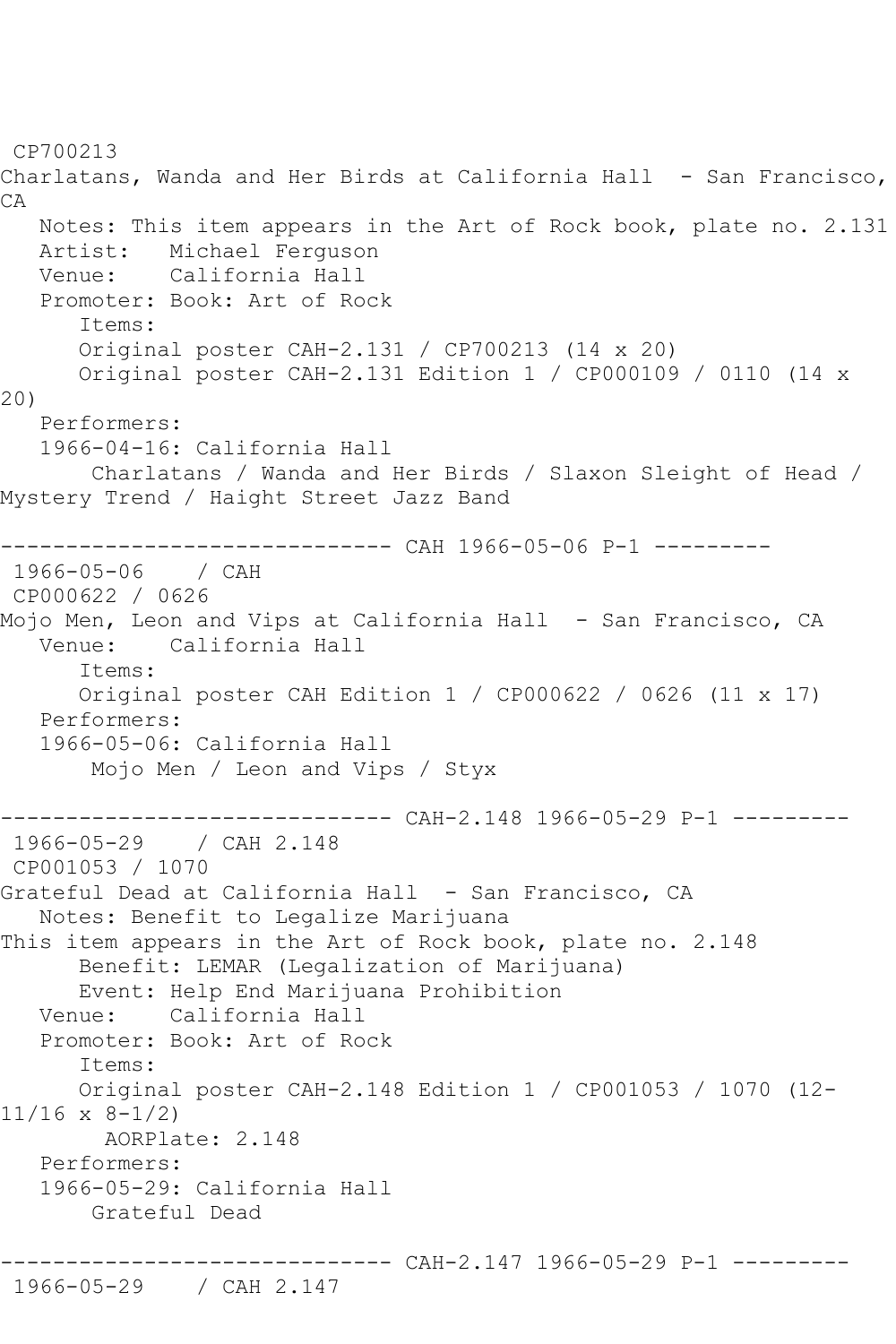CP001356 / 1372 Grateful Dead, Charlatans at California Hall - San Francisco, CA Notes: This item appears in the Art of Rock book, plate no. 2.147 Benefit: LEMAR (Legalization of Marijuana) Event: What Fools These Mortals Be<br>ist: Lemar Artist: Venue: California Hall Promoter: Book: Art of Rock Items: Original poster CAH-2.147 Edition 1 / CP001356 / 1372 AORPlate: 2.147 Performers: 1966-05-29: California Hall Grateful Dead / Charlatans ----------- CAH 1966-07-22 P-1 ---------1966-07-22 / CAH CP001367 / 1384 Big Brother and the Holding Company, Great Society at California Hall - San Francisco, CA Venue: California Hall Promoter: San Francisco Calliope Items: Original poster CAH Edition 1 / CP001367 / 1384 (11 x 4-1/4) Performers: 1966-07-22: California Hall Big Brother and the Holding Company / Great Society / Charlatans / Electronic Sound ------------------------------ CAH-2.156 1966-07-28 P-1 --------- 1966-07-28 / CAH 2.156 CP000736 / 0750 Big Brother and the Holding Company, Great Society at California Hall - San Francisco, CA Notes: This item appears in the Art of Rock book, plate no. 2.156 Event: Bilbo's Birthday Artist: Passalaqua Venue: California Hall Promoter: San Francisco Calliope Items: Original poster CAH-2.156 / CP700092 AORPlate: 2.156 Original poster CAH-2.156 Edition 1 / CP000736 / 0750 (13- 11/16 x 28) AORPlate: 2.156 Performers: 1966-07-28: California Hall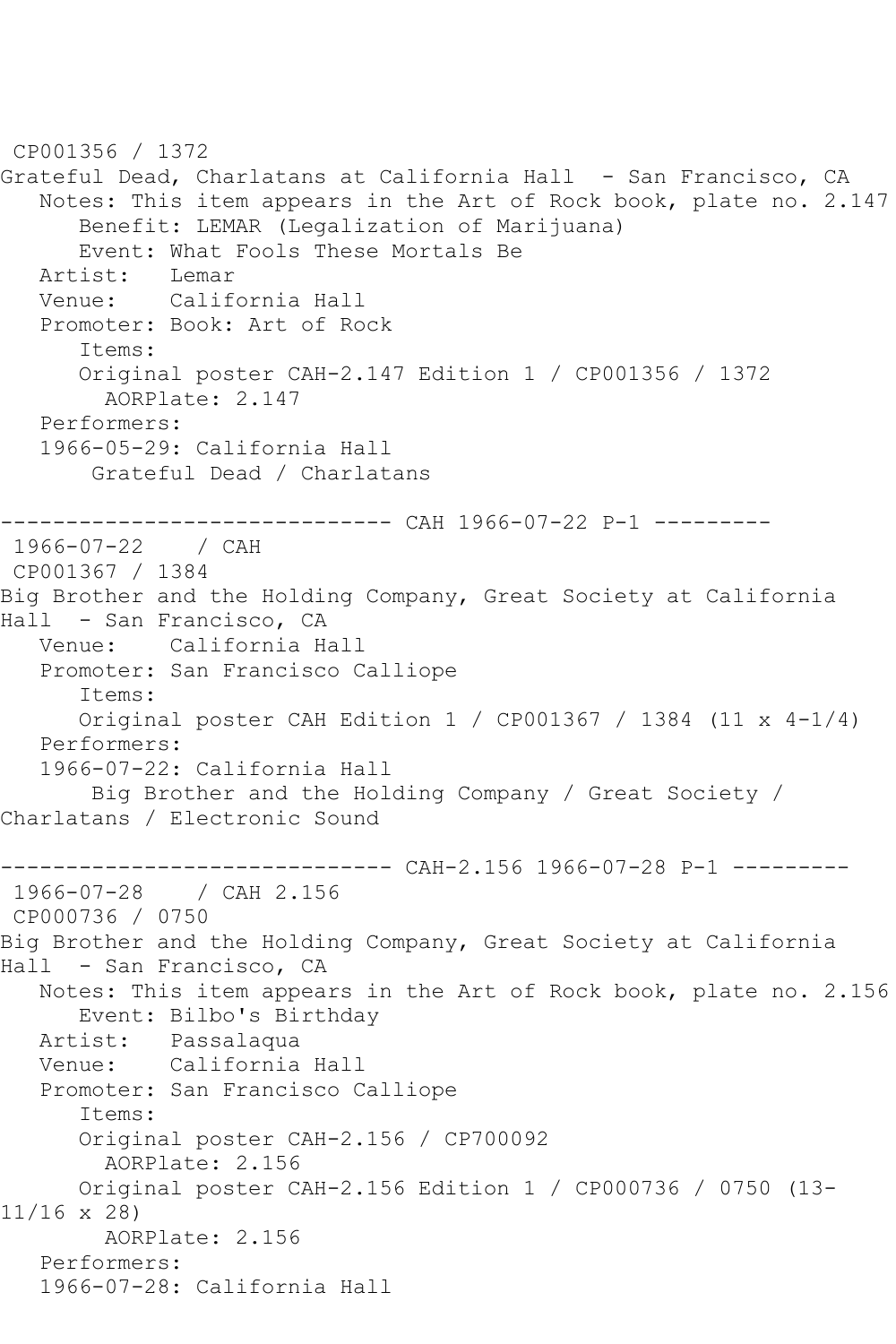Big Brother and the Holding Company / Great Society / Amazing NS ------------------------------ 1966-07-28 P --------- 1966-07-28 / CP061106 / CP061106 Big Brother and the Holding Company, Great Society at California Hall [San Francisco, CA] Benefit: Bilbo's Birthday / Visuals by Elias Romer and Ray Anderson / Gifts from Galadriel Artist: Passalaqua Venue: California Hall Items: Original poster / CP061106 / CP061106 (13-5/8 x 28) Performers: 1966-07-28: California Hall Big Brother and the Holding Company / Great Society / Amazing Charlatans ------------------------------ 1966-09-21 H --------- 1966-09-21 / CP700091 Big Brother and the Holding Company, Great Society at California Hall [San Francisco, CA]<br>Venue: California California Hall Items: Handbill / CP700091 Performers: 1966-09-21: California Hall Big Brother and the Holding Company / Great Society / Amazing Charlatans / Electronic Sound ------------------------------ CAH-2.143 1966-10-31 H-1 --------- 1966-10-31 / CAH 2.143 CP000151 / 0155 Grateful Dead, Mimi Farina at California Hall - San Francisco, CA Notes: This item appears in the Art of Rock book, plate no. 2.143 Event: Dance of Death Venue: California Hall Promoter: Bob Mckendrick Items: Handbill CAH-2.143 Edition 1 / CP000151 / 0155 (8-1/2 x 10- 3/4) AORPlate: 2.143 Price: 350.00 Performers: 1966-10-31: California Hall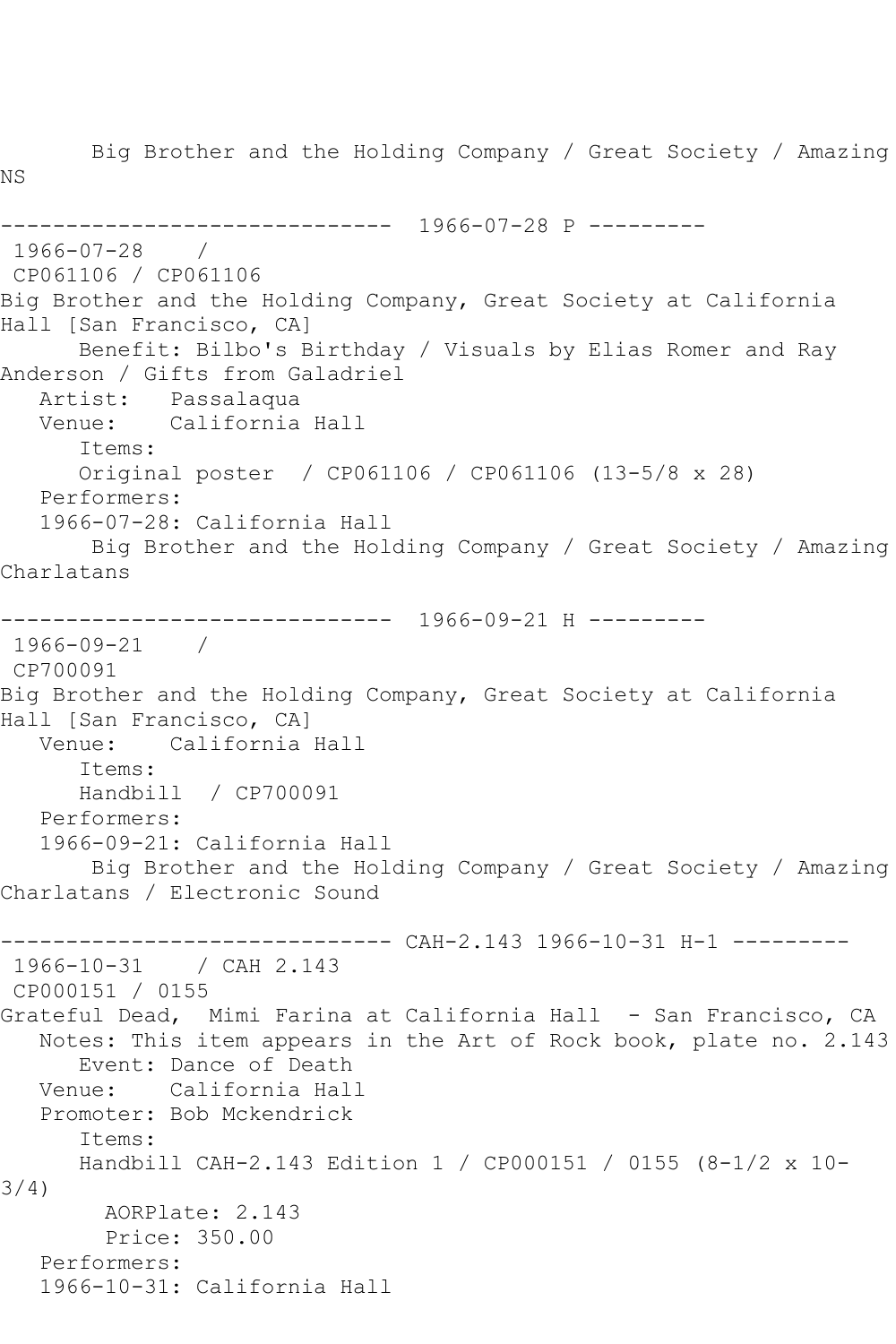Grateful Dead / Mimi Farina / Quicksilver Messenger Service / Voice of America ------------------------------ CAH 1966-11-04 P --------- 1966-11-04 / CAH CP700212 Moby Grape, American Dream at California Hall - San Francisco, CA Event: Dance and Light Show Venue: California Hall Items: Original poster CAH / CP700212 Original poster CAH Edition 1 / CP000670 / 0677 Performers: 1966-11-04: California Hall Moby Grape / American Dream / New Tweedy Brothers / Lee Michaels ------------------------------ CAH 1966-11-23 P-1 --------- 1966-11-23 / CAH CP000659 / 0666 Big Brother and the Holding Company, Friendly Strangers at California Hall [San Francisco, CA] Venue: California Hall Items: Original poster CAH Edition 1 / CP000659 / 0666 CAH / CP001319 / 1336 Performers: 1966-11-23 1966-11-24: California Hall Big Brother and the Holding Company / Friendly Strangers / Beautiful Thing ------------------------------ CAH-2.146 1966-12-17 P-1 --------- 1966-12-17 / CAH 2.146 CP700177 Country Joe and the Fish, Only Alternative at California Hall - San Francisco, CA Notes: This item appears in the Art of Rock book, plate no. 2.146 Benefit: Benefit for LEMAR (Legalization of Marijuana) Artist: Tom Weller<br>Venue: California California Hall Promoter: Book: Art of Rock Items: Original poster CAH-2.146 Edition 1 / CP700177 (15 x 21) Original poster CAH-2.146 Edition 1 / CP000192 / 0196 (17-1/2 x 22-1/2) Handbill CAH-2.146 / CP070007 (8-1/2 x 11) Price: 150.00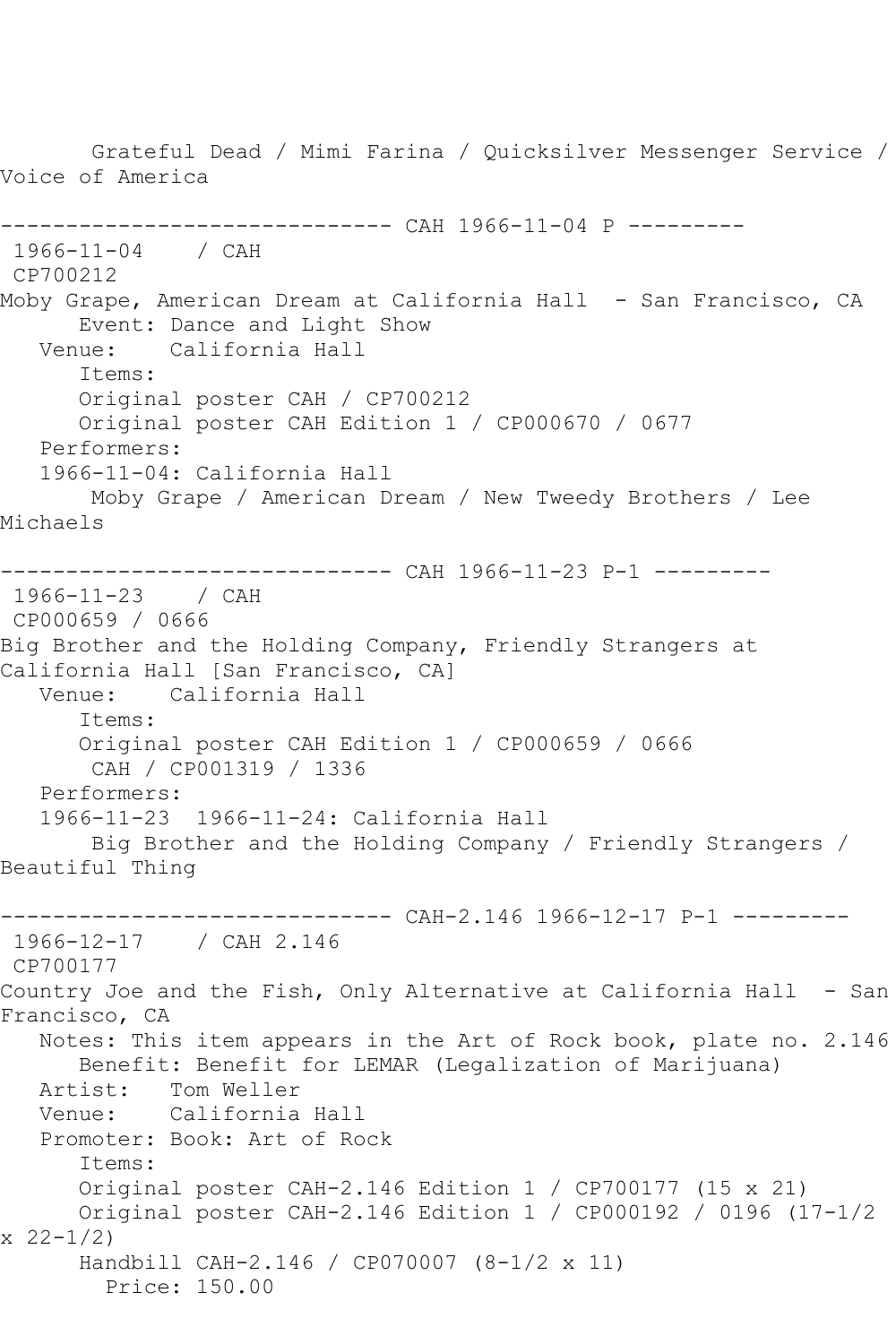Handbill CAH-2.146 Edition 1 / CP000415 / 0419 (8-1/2 x 11) Price: 150.00 Performers: 1966-12-17: California Hall Country Joe and the Fish / Only Alternative ------------------------------ 1966-12-17 P --------- 1966-12-17 / CP060075 / CP060075 Country Joe and the Fish, Only Alternative at California Hall - San Francisco, CA Benefit: Benefit for Lemar Artist: Tom Weller Venue: California Hall Items: Original poster / CP060075 / CP060075 (17-1/2 x 22-1/2) Performers: 1966-12-17: California Hall Country Joe and the Fish / Only Alternative ------------------------------ 1966-12-17 P --------- 1966-12-17 / CP053068 / CP053068 Country Joe and the Fish, Only Alternative and his Other Possibilities at California Hall [San Francisco, CA] Benefit: Benefit for Lemar Venue: California Hall Items: Original poster / CP053068 / CP053068 Performers: 1966-12-17: California Hall Country Joe and the Fish / Only Alternative and his Other Possibilities ------------------------------ 1967-01-17 P --------- 1967-01-17 / Ike and tina Venue: California Hall Items: Original poster / Performers: 1967-01-17: California Hall Ike and Tina Turner / Ike-Ettes ------------------------------ CAH-2.252 1967-02-03 P-1 --------- 1967-02-03 / CAH 2.252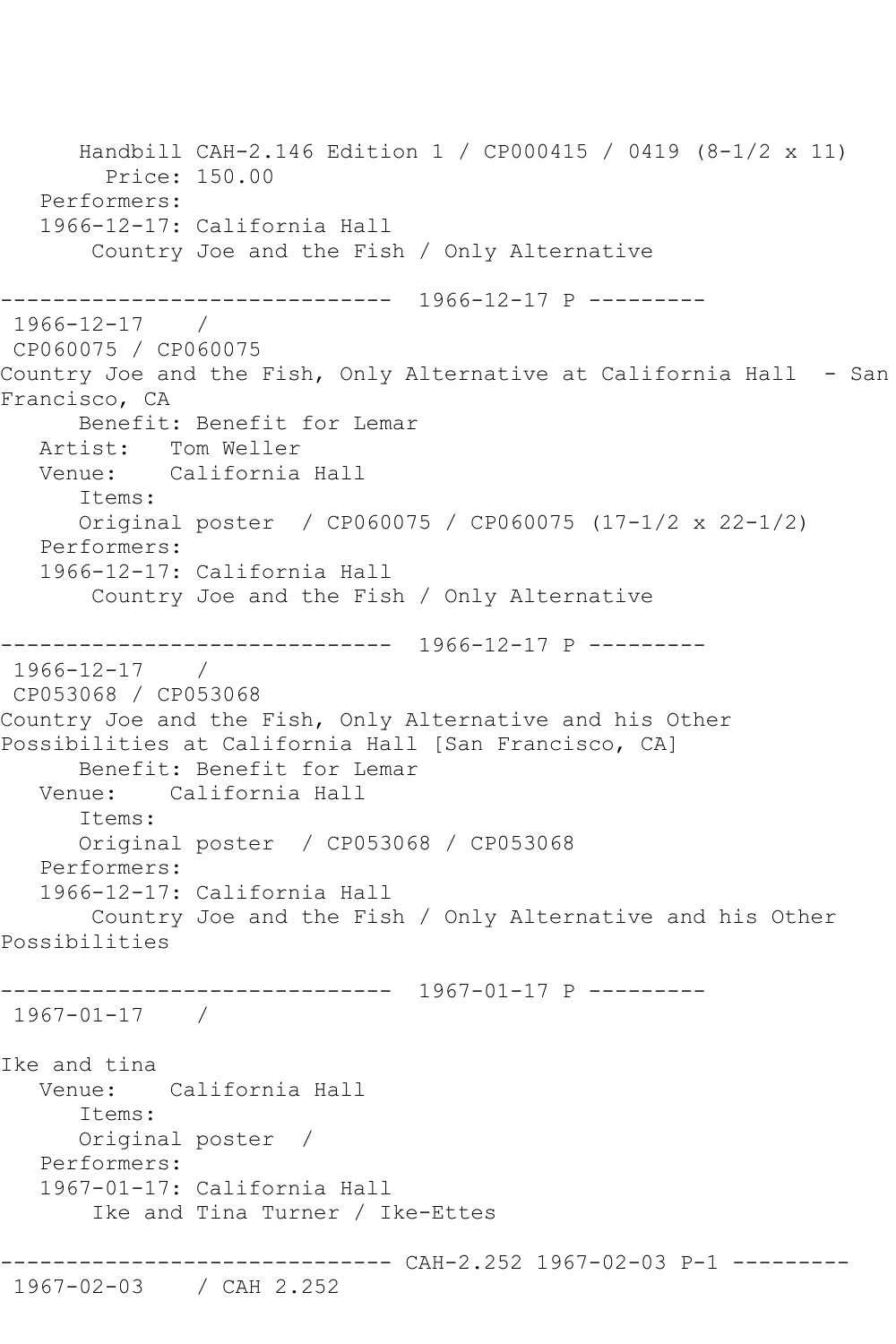CP000653 / 0660 Hells Angels at California Hall - San Francisco, CA Notes: This item appears in the Art of Rock book, plate no. 2.252 Venue: California Hall Promoter: Book: Art of Rock Items: Original poster CAH-2.252 Edition 1 / CP000653 / 0660 AORPlate: 2.252 Original poster CAH-2.252 Edition 1 / CP000652 / 0659 AORPlate: 2.252 Performers: 1967-02-03: California Hall 1967-05-15: Carousel Ballroom ------------------------------ CAH-2.248 1967-02-03 P-1 --------- 1967-02-03 / CAH 2.248 CP009907 / CS05002 Big Brother and the Holding Company, Blue Cheer at California Hall - San Francisco, CA Notes: This item appears in the Art of Rock book, plate no. 2.248 Event: Hell's Angels: It's Party Time Again<br>Artist: GUT (Gary Guttierez) GUT (Gary Guttierez) Venue: California Hall Promoter: Hell's Angels Items: Original poster CAH-2.248 Edition 1 / CP009907 / CS05002 Description: ! original, 1 reprint by Bindweeed Press (14- 3/16 x 20) AORPlate: 2.248 Price: 500.00 CAH-2.248 / CP000602 / 0606 AORPlate: 2.248 CAH-2.248 / CP060112 AORPlate: 2.248 Performers: 1967-02-03: California Hall Big Brother and the Holding Company / Blue Cheer ----------- CAH-2.150 1967-02-10 P-1 ---------1967-02-10 / CAH 2.150 CP000402 / 0406 Jook Savages, Blue Cheer at California Hall - San Francisco, CA Notes: This item appears in the Art of Rock book, plate no. 2.150 Event: Tribute to J. Edgar Hoover Artist: Soot Productions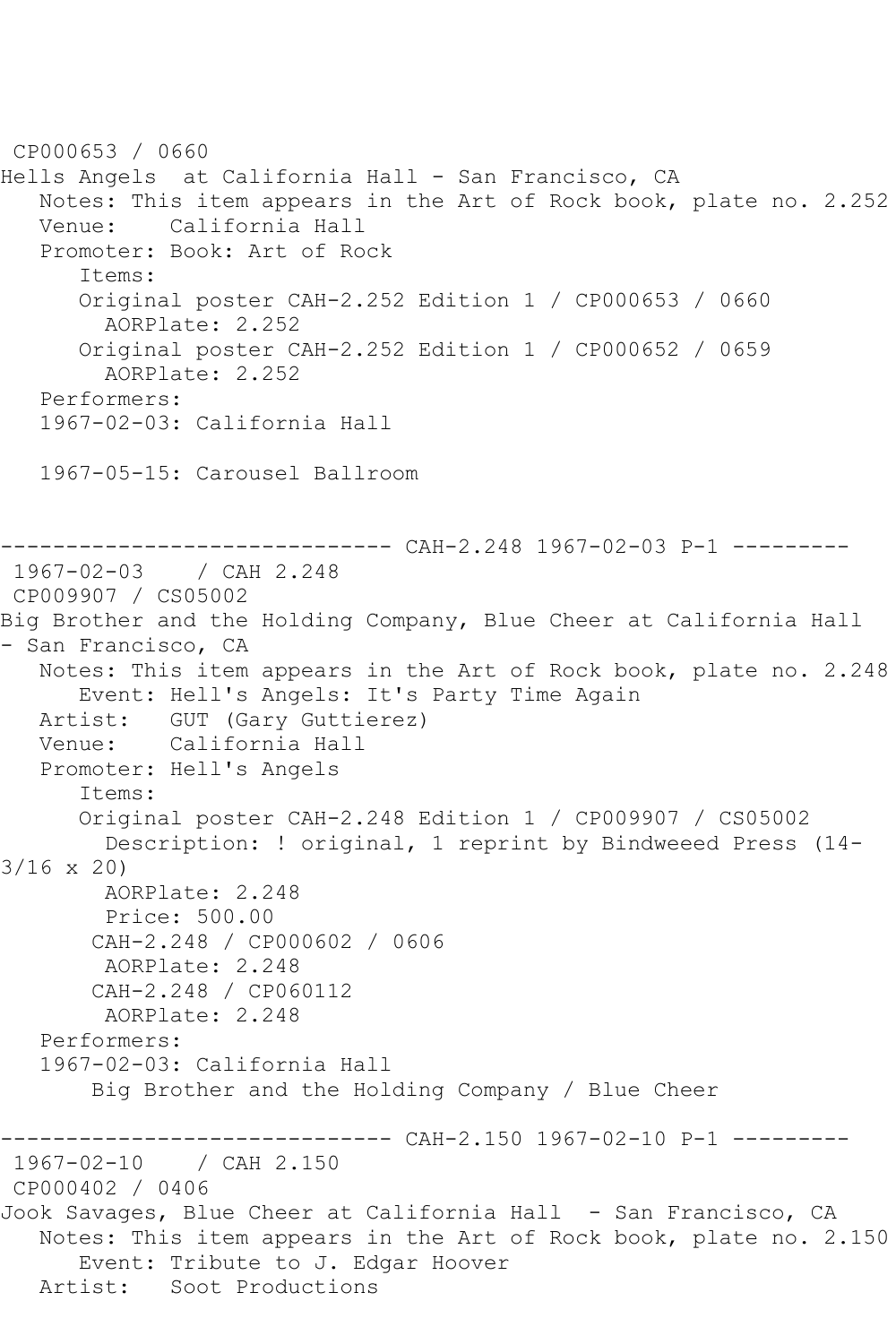```
 Venue: California Hall
   Promoter: Transaction
       Items:
       Original poster CAH-2.150 Edition 1 / CP000402 / 0406
         AORPlate: 2.150 
         Price: 250.00
       Original poster CAH-2.150 Edition 1 / CP070008 Var. A
         AORPlate: 2.150 
         Price: 250.00
       Handbill CAH-2.150 / CP018808 / XA19670210
         AORPlate: 2.150 
         Price: 50.00
        CAH-2.150 / NONE / XA1967021
         AORPlate: 2.150 
   Performers:
   1967-02-10: California Hall
        Jook Savages / Blue Cheer / Mojo Men / Congress of Wonders
        ------------------------------ 1967-02-10 P ---------
1967-02-10 / 
CP061458 / CP061458
Tribute to J. Edgar Hoover
      Benefit: Visuals by Head Lights
   Artist: Yao
   Venue: California Hall
   Promoter: Transaction / Bob McKendrick / Soot Productions
       Items:
      Original poster / CP061458 / CP061458 (14-1/4 x 20)
   Performers:
   1967-02-10: California Hall
        Jook Savages / Congress of Wonders / Blue Cheer
------------------------------ CAH 1967-02-14 P-1 ---------
1967-02-14 / CAH 
CP700087
Valentine Dance at California Hall - San Francisco, CA
      Benefit: Benefit for Haight-Ashbury Clinic
   Venue: California Hall
       Items:
       Original poster CAH Edition 1 / CP700087
   Performers:
   1967-02-14: California Hall
        Benefit For Haight-Ashbury Clinic / Charlatans / Mother Earth 
/ Liberty Street
         ------------------------------ CAH-2.137 1967-02-19 P-1 ---------
1967-02-19 / CAH 2.137
```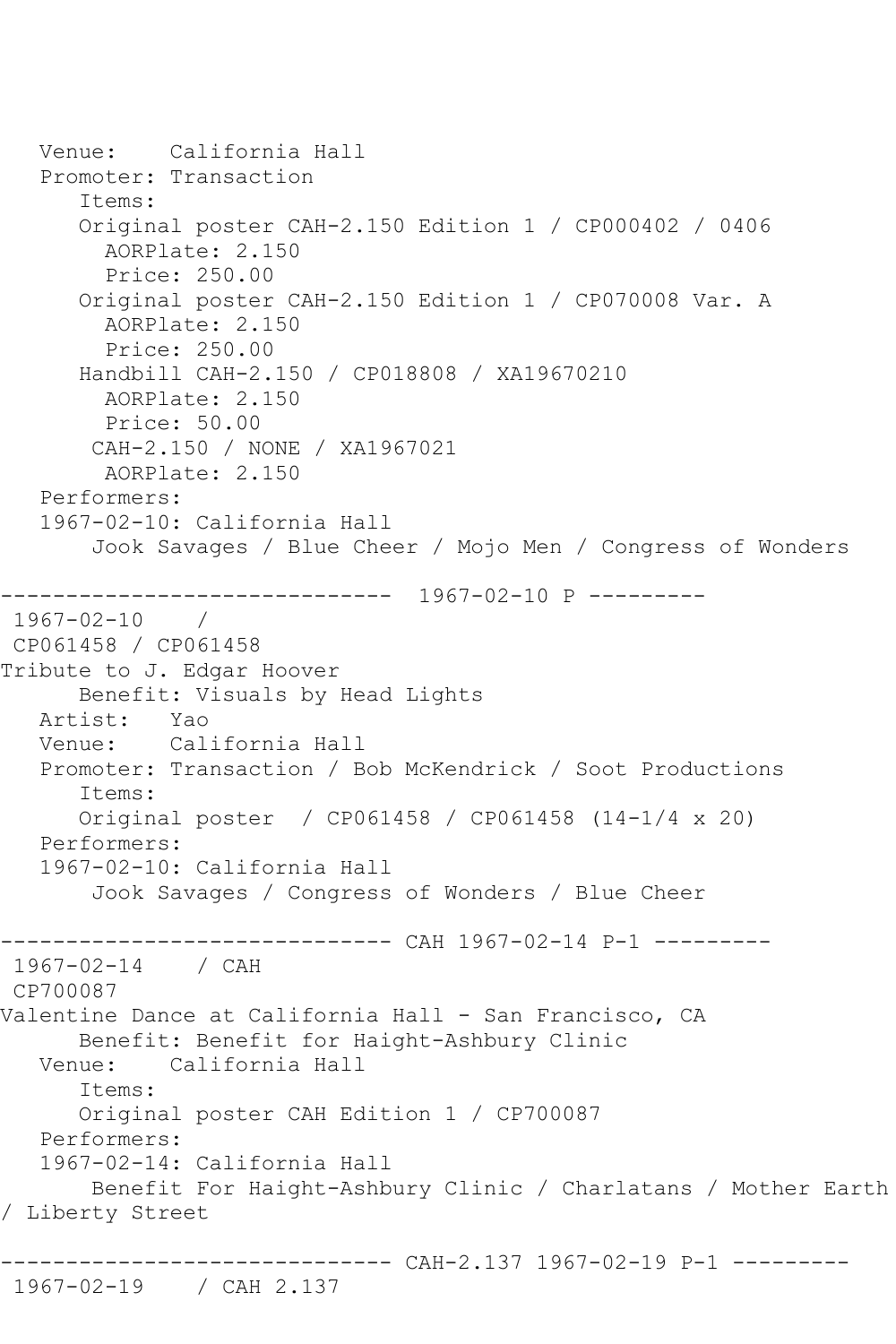```
CP007056 / CP02306
Country Joe and the Fish, Steve Miller Blues Band at California Hall 
- San Francisco, CA
   Notes: 
This has got to be one of my favorite Mouse posters, a very
sophisticated design, done for the Port Chicago Vigil Benefit at 
California Hall in San Francisco. Very hard to come by.
This item appears in the Art of Rock book, plate no. 2.137
   Private Notes: * B/B- 200@
      Benefit: Port Chicago Vigil Benefit
   Artist: Stanley Mouse
   Venue: California Hall
   Promoter: Book: Art of Rock
       Items:
       Original poster CAH-2.137 / CP061414
         AORPlate: 2.137 
      Original poster CAH-2.137 Edition 1 / CP007056 / CP02306 (13-
3/16 x 22)
        AORPlate: 2.137 
        Price: 400.00
        CAH-2.137 / CP000922 / 0938
        AORPlate: 2.137 
   Performers:
   1967-02-19: California Hall
        Country Joe and the Fish / Steve Miller Blues Band / San 
Francisco Mime Troupe / Robert Baker / Mc Eric
------------------------------ 1967-02-21 P ---------
1967-02-21 / 
CP061163 / CP061163
Big Brother and the Holding Company, V.I.P's at California Hall [San 
Francisco, CA]
      Benefit: Lights by Family Dog Production
   Artist: Ronnie G.
   Venue: California Hall
   Promoter: Inevitable Buffoon
       Items:
      Original poster / CP061163 / CP061163 (14-1/4 x 20)
   Performers:
   1967-02-21: California Hall
        Big Brother and the Holding Company / V.I.P's
         ------------------------------ 1967-02-21 P-1 ---------
1967-02-21 / 
CP070103
```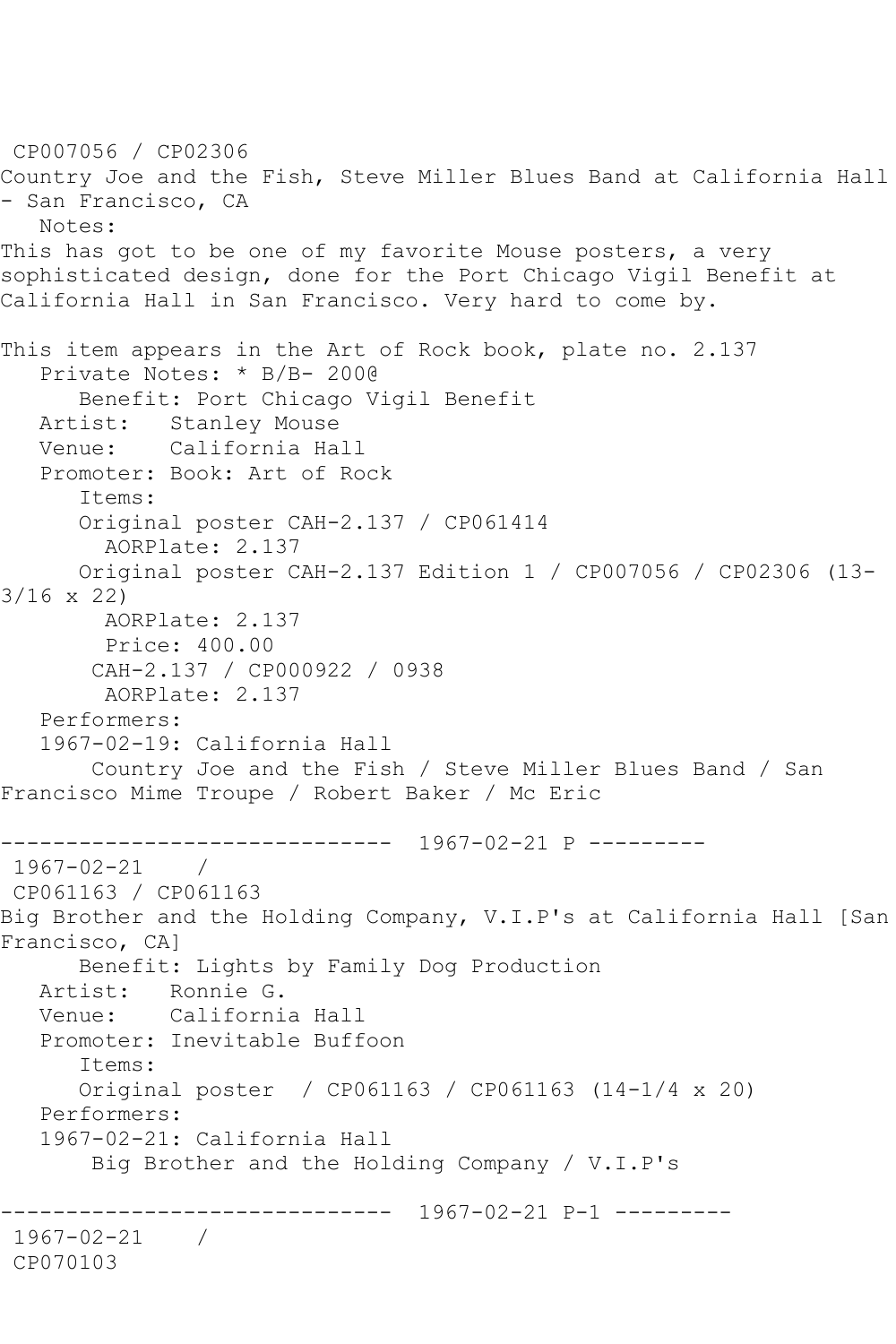Big Brother and the Holding Company at California Hall [San Francisco, CA] Venue: California Hall Items: Original poster Edition 1 / CP070103 Performers: 1967-02-21: California Hall Big Brother and the Holding Company ------------------------------ CAH 1967-02-22 P-1 --------- 1967-02-22 / CAH CP001031 / 1049 Michael Mcclure, Billie Dixon at California Hall - San Francisco, CA Venue: California Hall Items: Original poster CAH Edition 1 / CP001031 / 1049 Description: 1 Original, 1 reprint by Bindweed Press (14- 3/16 x 20) Performers: 1967-02-22 1967-02-26: California Hall Michael Mcclure / Billie Dixon / Richard Bright ------------------------------ CAH-2.153 1967-03-05 H-1 --------- 1967-03-05 / CAH 2.153 CP000413 / 0417 Steve Miller Blues Band, Dino Valenti at California Hall - San Francisco, CA Notes: This item appears in the Art of Rock book, plate no. 2.153 Benefit: Bedrock One Artist: R. Crumb Venue: California Hall Promoter: Book: Art of Rock Items: Handbill CAH-2.153 Edition 1 / CP000413 / 0417 (8-1/2 x 11) AORPlate: 2.153 Handbill CAH-2.153 Edition 1 / CP000149 / 0153 (8-1/2 x 11) AORPlate: 2.153 Handbill CAH-2.153 Edition 1 / CP070009 AORPlate: 2.153 Handbill CAH-2.153 Edition 1 / CP070010 AORPlate: 2.153 CAH-2.153 / CP004098 / CD04507 AORPlate: 2.153 Performers: 1967-03-05: California Hall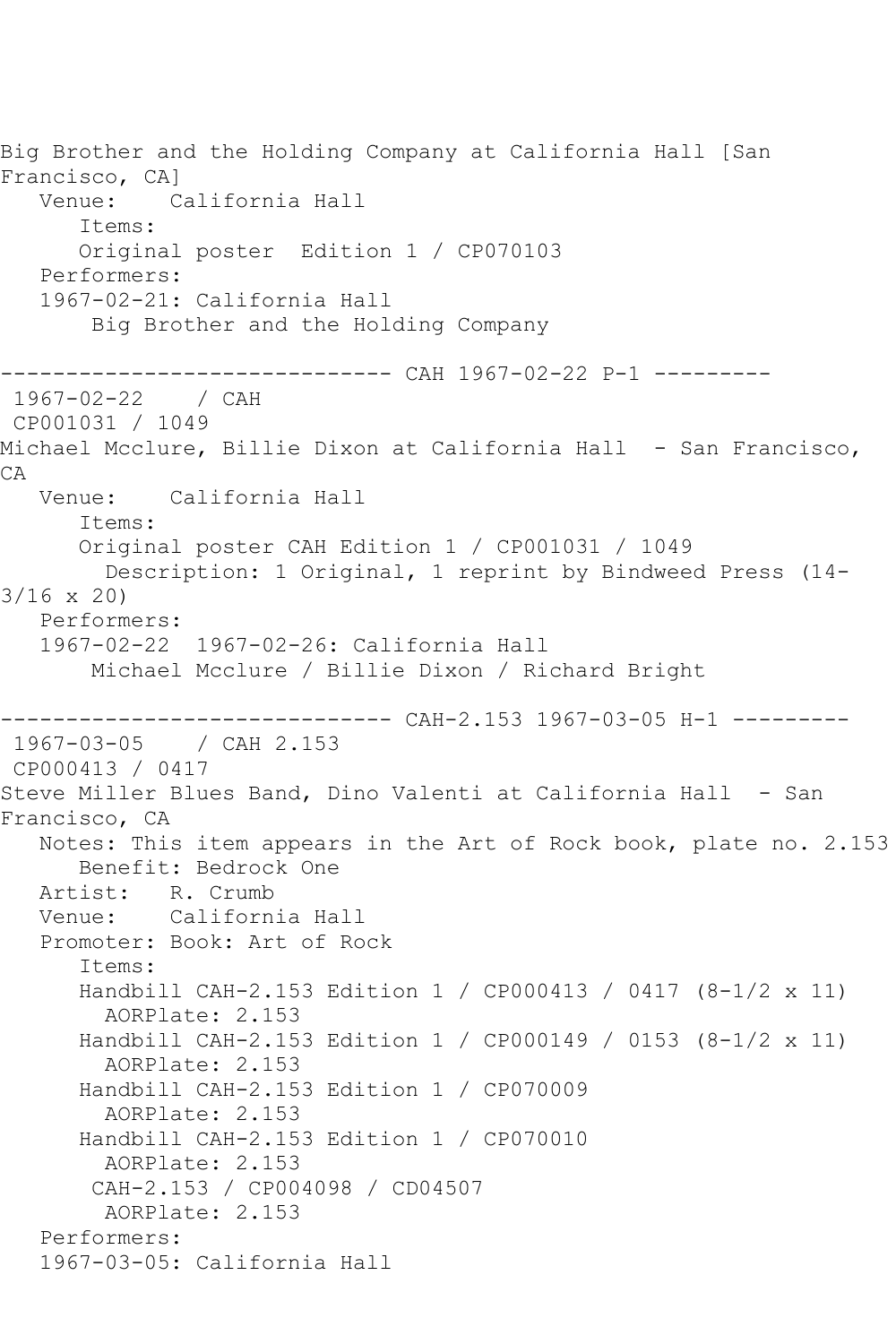Steve Miller Blues Band / Dino Valenti / Orkustra / Richard Brautigan / Radha Krishna Temple / S.F. Mime Troupe / Alan Dienstag and the Pack / S.F. Leagure For Sexual Freedom / Warren Hinkie III / Mark Comfort ------- CAH-2.154 1967-03-05 P-1 ---------1967-03-05 / CAH 2.154 CP000666 / 0673 Steve Miller Blues Band, Dino Valenti at California Hall - San Francisco, CA Notes: This item appears in the Art of Rock book, plate no. 2.154 Benefit: Benefit for the communication company in honor of the c.i.a. Venue: California Hall Promoter: Book: Art of Rock Items: Original poster CAH-2.154 Edition 1 / CP000666 / 0673 AORPlate: 2.154 Performers: 1967-03-05: California Hall Steve Miller Blues Band / Dino Valenti ------------------------------ CAH 1967-03-05 P-1 --------- 1967-03-05 / CAH CP018812 / XA19670305 Steve Miller Blues Band, San Francisco Mime Troupe at California Hall - San Francisco, CA Artist: L.B. Johnson Venue: California Hall Items: Original poster CAH Edition 1 / CP018812 / XA19670305 (13-1/2 x 19-1/2) Handbill CAH Edition 1 / CP000148 / 0152 CAH / CP000213 / 0216 CAH / NONE / XA1967030 Performers: 1967-03-05: California Hall Steve Miller Blues Band / San Francisco Mime Troupe / Committee / Diggers ------------ CAH-2.155 1967-03-05 P-1 ---------1967-03-05 / CAH 2.155 CP000667 / 0674 Steve Miller Blues Band, Dino Valenti at California Hall - San Francisco, CA Notes: This item appears in the Art of Rock book, plate no. 2.155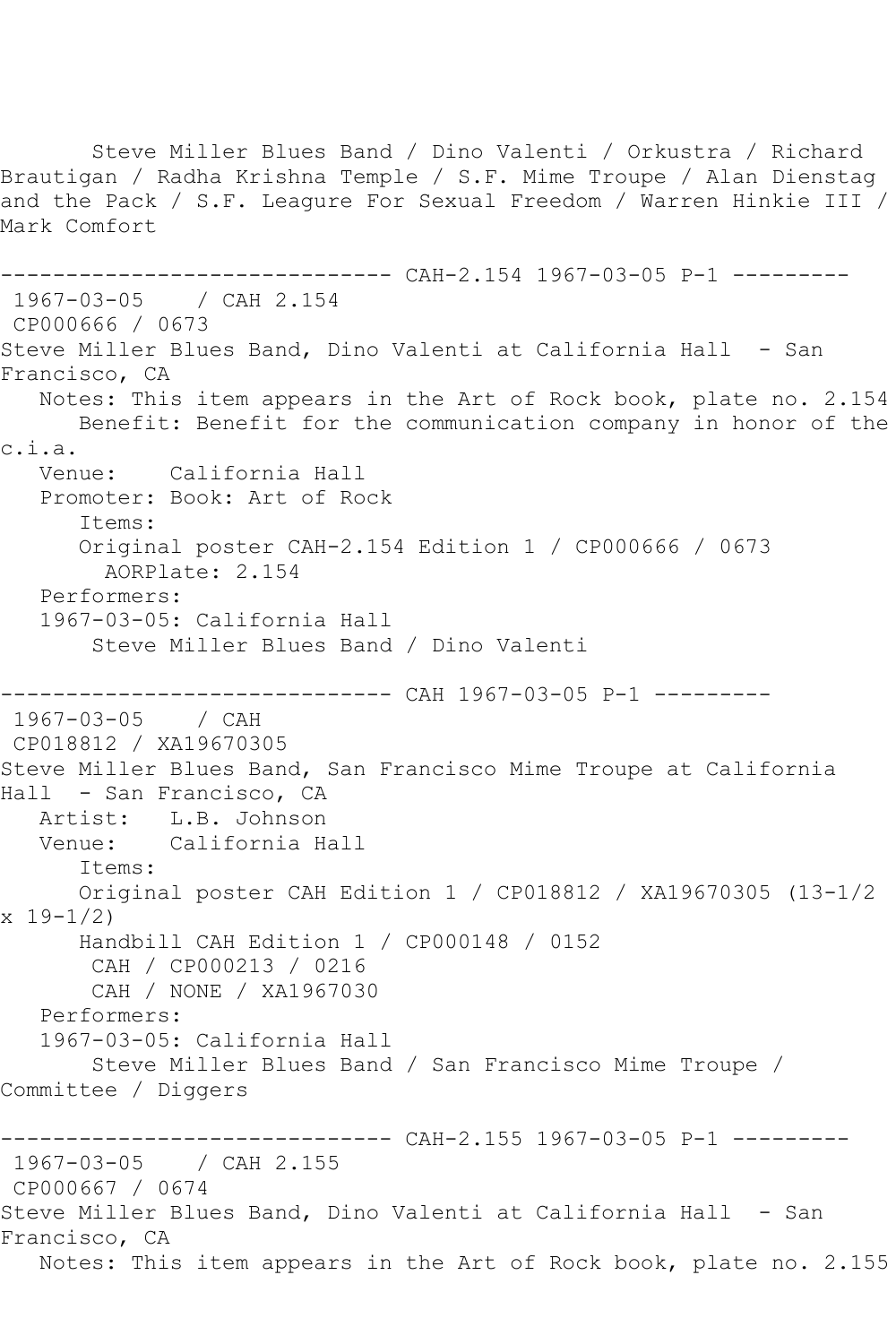Benefit: Benefit for the communication company in honor of the c.i.a. Venue: California Hall Promoter: Book: Art of Rock Items: Original poster CAH-2.155 Edition 1 / CP000667 / 0674 AORPlate: 2.155 Performers: 1967-03-05: California Hall Steve Miller Blues Band / Dino Valenti ------------------------------ 1967-03-05 P ---------  $1967 - 03 - 05$ CP061059 / CP061059 Rock Dance3 Happening Benefit: Lisergic Power and Light Artist: LB Johns<br>Venue: Californ California Hall Items: Original poster / CP061059 / CP061059 (8-1/2 x 11-1/4) Performers: 1967-03-05: California Hall San Francisco Mime Troupe / Steve Miller Blues Band ----------- CAH 1967-04-13 P-1 ---------1967-04-13 / CAH CP020464 / XL19670413 Joyful Alternative: Country Joe and The Fish at California Hall Event: Peace Poets Dance Venue: California Hall Items: Original poster CAH Edition 1 / CP020464 / XL19670413 CAH / NONE / XL1967041 Performers: 1967-04-13: California Hall Country Joe and the Fish / Rchard Bratigan ------------------------------ 1967-04-13 P --------- 1967-04-13 / CP061398 Country Joe and the Fish, Joyful Alternative at California Hall [San Francisco, CA] Artist: John Myers Venue: California Hall Items: Original poster / CP061398 / CP061398 (13-1/8 x 19-5/8) Performers: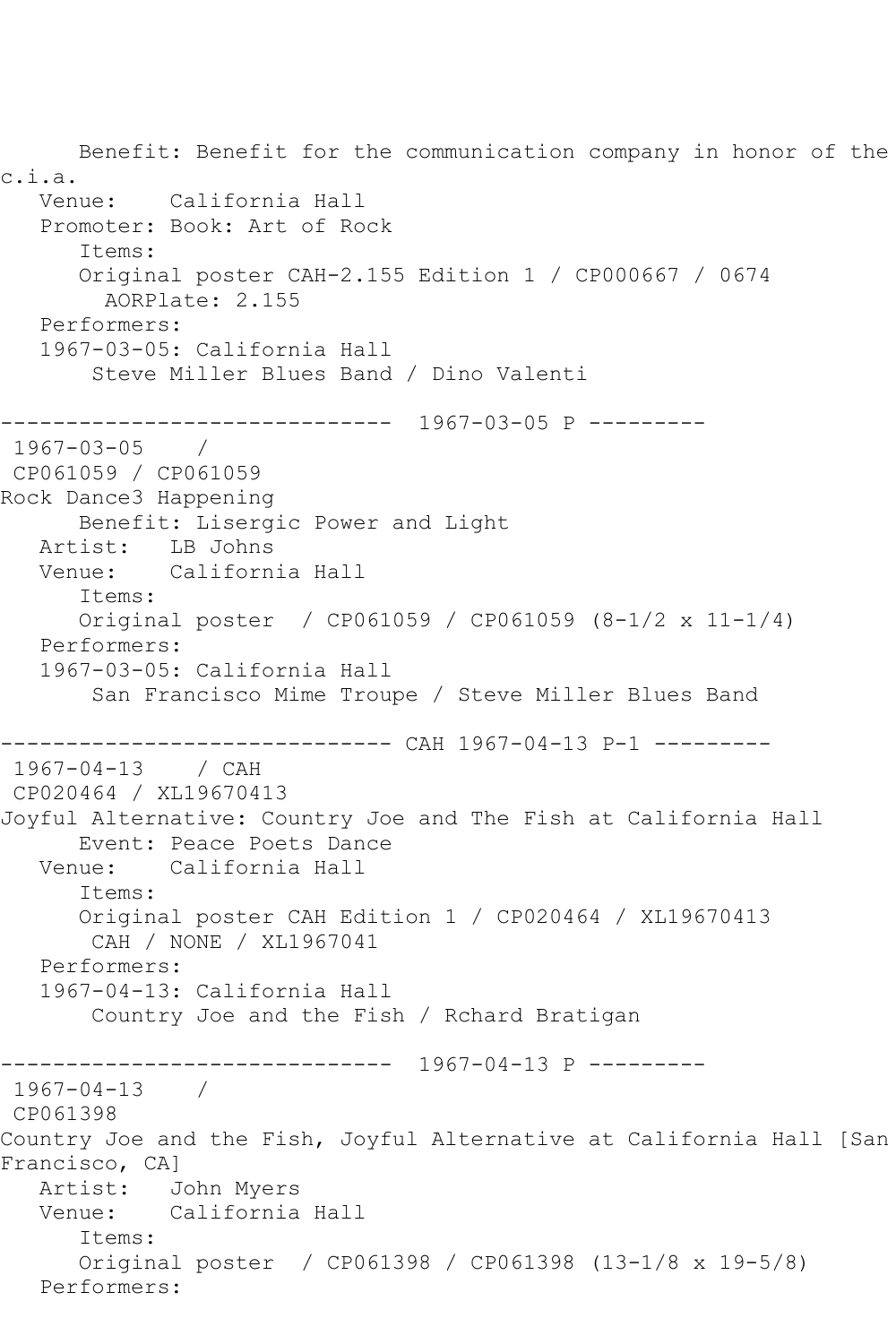1967-04-13: California Hall Country Joe and the Fish / Joyful Alternative / Kenneth Patchen / Lew Welch / Robert Duncan / Lenore Kandel / Dave Meltzer / Tom Parkinson / George Stanley / James Broughton / Jeff Shepphard / Serpent Power ------------------------------ CAH-2.159 1967-04-16 P-1 --------- 1967-04-16 / CAH 2.159 CP009822 / CS04917 Charlatans, Mystery Trend at California Hall - San Francisco, CA Notes: This item appears in the Art of Rock book, plate no. 2.159 Artist: Jack De Govia<br>Venue: California Hal California Hall Promoter: Book: Art of Rock Items: Original poster CAH-2.159 Edition 1 / CP009822 / CS04917 (14 x 20) AORPlate: 2.159 Price: 125.00 Original poster CAH-2.159 Edition 1 / CP070040 (14 x 20) AORPlate: 2.159 Price: 125.00 Handbill CAH-2.159 / CP070041 AORPlate: 2.159 Price: 25.00 Handbill CAH-2.159 / CP000624 / 0628 AORPlate: 2.159 Price: 25.00 Performers: 1967-04-16: California Hall Charlatans / Mystery Trend / Slaxon Sleight of Head / Magician / Haight Street Jazz Band / Buddha MC ------------------------------ 1967-04-19 P --------- 1967-04-19 / CP052245 / CP052245 Orkustra at California Hall - Berkeley Venue: California Hall - Berkeley Promoter: Friends of Mingus Items: Original poster / CP052245 / CP052245 Performers: 1967-04-19: California Hall - Berkeley Orkustra ------------------------------ CAH-2.151 1967-04-23 P-1 --------- 1967-04-23 / CAH 2.151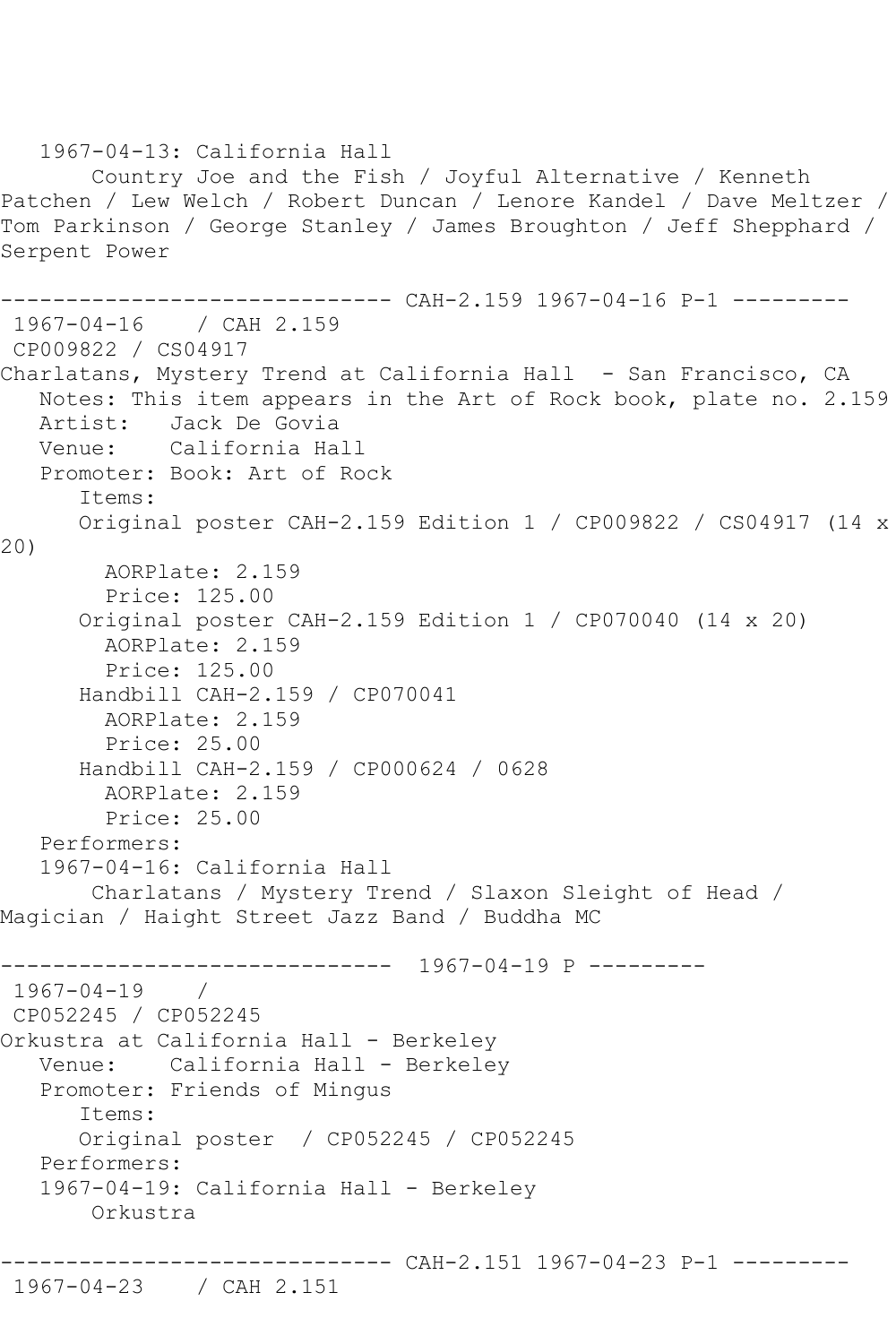CP009824 / CS04919 Charles Lloyd Quartet, Big Brother and the Holding Company at California Hall - San Francisco, CA Notes: This item appears in the Art of Rock book, plate no. 2.151 Artist: Michael Wood Venue: California Hall Promoter: Book: Art of Rock Items: Original poster CAH-2.151 Edition 1 / CP009824 / CS04919 AORPlate: 2.151 CAH-2.151 / CP000664 / 0671 AORPlate: 2.151 Performers: 1967-04-23: California Hall Charles Lloyd / Big Brother and the Holding Company / Wildflower / Bodies 6 String Quartet / Sound: Green Joint Project ------------------------------ 1967-04-23 P --------- 1967-04-23 / CP060983 / CP060983 Charles Lloyd Quartet, Big Brother and the Holding Company at California Hall [San Francisco, CA] Benefit: Aurora Glory Alice Lights<br>Venue: California Hall California Hall Items: Original poster / CP060983 / CP060983 (21-3/4 x 28-1/8) Notes: Proof Sheet Performers: 1967-04-23: California Hall Charles Lloyd Quartet / Big Brother and the Holding Company / Wildflower ------------------------------ CAH-2.152 1967-04-28 H --------- 1967-04-28 / CAH 2.152 CP001208 / 1221 Big Brother and the Holding Company, Big Mama Thornton at California Hall - San Francisco, CA Notes: This item appears in the Art of Rock book, plate no. 2.152 Event: Vaudeville<br>Artist: Michael Wo Michael Wood Venue: California Hall Promoter: Book: Art of Rock Items: Original poster CAH-2.152 / CP060126 Original poster CAH-2.152 Edition 1 / CP001208 / 1221 (13 x 21-1/4) CAH-2.152 / CP060979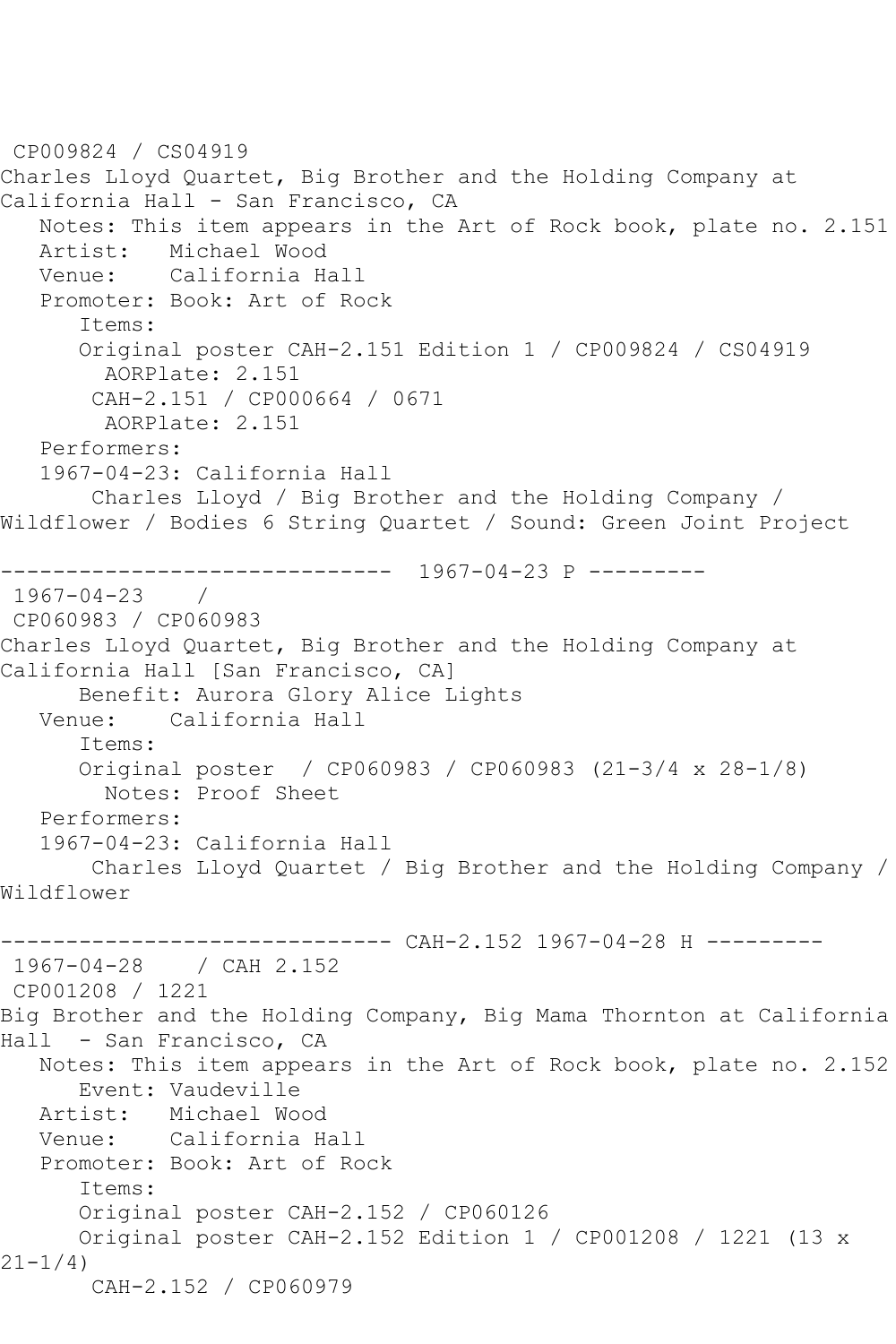Handbill CAH-2.152 / CP001208 (13 x 21-1/4) Price: 25.00 Performers: 1967-04-28 1967-04-29: California Hall Big Brother and the Holding Company / Big Mama Thornton / Weeds / Sound: Green Joint Project ------------------------------ CAH 1967-05-12 P-1 --------- 1967-05-12 / CAH CP000623 / 0627 Ramlala: Country Joe and the Fish, Big Brother and the Holding Company at California Hall - San Francisco, CA Artist: Michael Wood Venue: California Hall Promoter: Ramlala Items: Original poster CAH Edition 1 / CP000623 / 0627 (14 x 20) Performers: 1967-05-12 1967-05-13: California Hall Country Joe and the Fish / Big Brother and the Holding Company / Mourning Fog / Candy Store ------------------------------ 1967-05-16 P --------- 1967-05-16 / CP060380 / CP060380 Beilenson Bein, Dan Hicks and his Hot Licks at California Hall [San Francisco, CA] Benefit: Suprise Guests Venue: California Hall Items: Original poster / CP060380 / CP060380 (14-1/4 x 19-1/4) Original poster / CP000625 / 0629 Performers: 1967-05-16: California Hall Beilenson Bein / Dan Hicks and his Hot Licks / Sopwith Camel / Rejoice / Gale Garnett / Peter Bowen ----------- CAH 1967-05-28 P-1 ---------1967-05-28 / CAH CP000136 / 0139 Sandy Sandy, Sparrow at California Hall - San Francisco, CA Notes: Haight/Ashbury Karmic Bail Fund Benefit: Haight-Ashbury Karmic Bail Fund Event: Ancestral Spirit Festival Venue: California Hall Items: Original poster CAH Edition 1 / CP000136 / 0139 (18 x 24)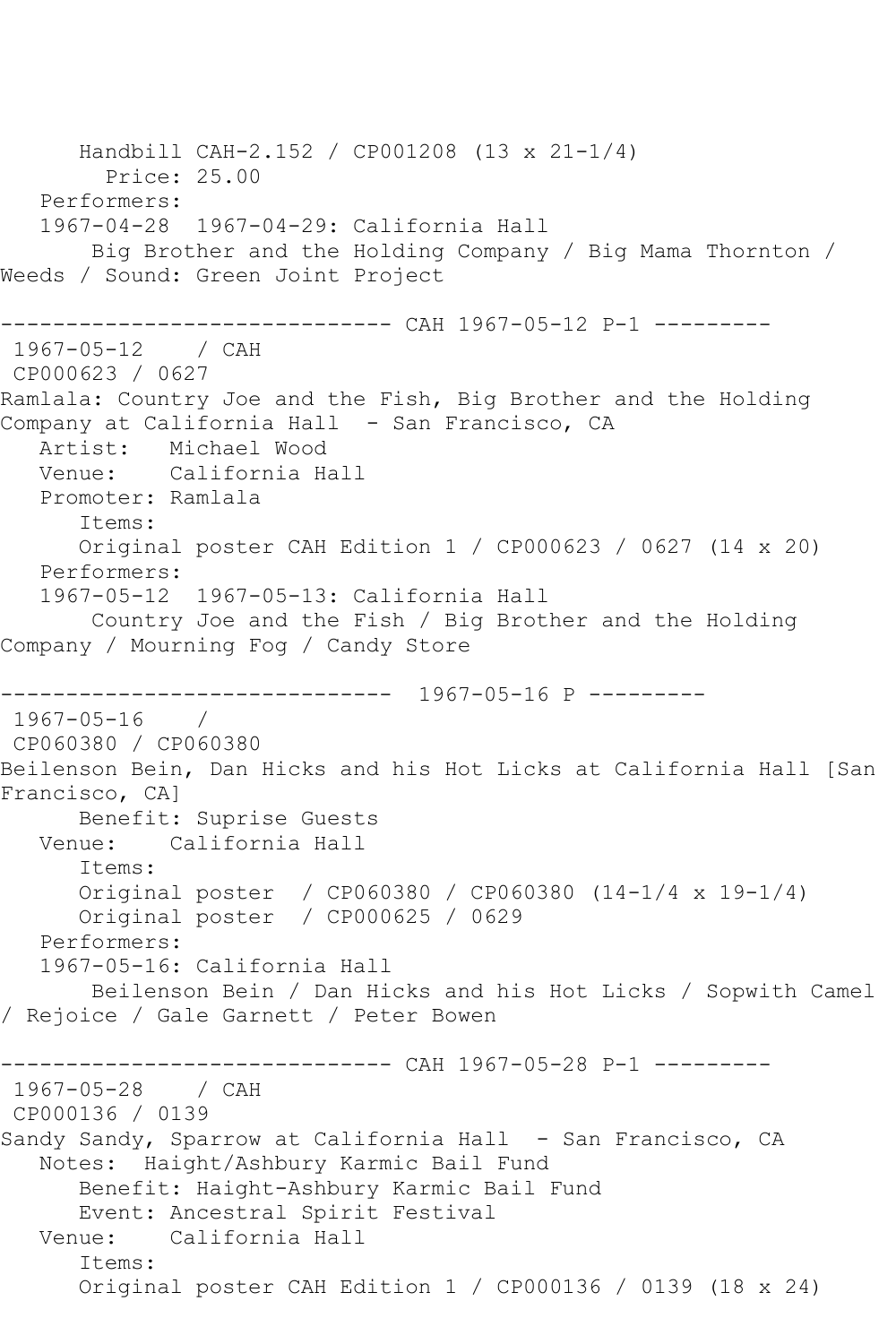Handbill CAH Edition 1 / CP000668 / 0675 (8-1/2 x 11) Performers: 1967-05-28: California Hall Sandy Sandy / Sparrow / Epics / Flying Circus / Cia / Outfit / Bearing Straight / Ancestral Spirits / Loading Zone / Richard Honeman Quintet / Epics / New Salvation Army Band / Orkustra / Notes from the Underground / Lightning Rod and the Circuit Breakers / Little Bo and Co. / Flying Circus ------------------------------ CAH-2.158 1967-06-02 P-1 --------- 1967-06-02 / CAH 2.158 CP001178 / 1189 Ramlala: Big Brother and the Holding Company, Quicksilver Messenger Servic at California Hall - San Francisco, CA Notes: This item appears in the Art of Rock book, plate no. 2.158 Artist: Michael Wood Venue: California Hall Promoter: Ramlala Items: Original poster CAH-2.158 Edition 1 / CP001178 / 1189 (14 x 19-1/2) AORPlate: 2.158 Price: 125.00 CAH-2.158 / CP014268 / marm072 AORPlate: 2.158 Performers: 1967-06-02 1967-06-03: California Hall Big Brother and the Holding Company / Quicksilver Messenger Service / Country Joe and the Fish ---------- CAH-2.157 1967-06-09 P-1 ----------1967-06-09 / CAH 2.157 CP009827 / CS04922 Ramlala: Steve Miller Blues Band, Sparrow at California Hall - San Francisco, CA Notes: This item appears in the Art of Rock book, plate no. 2.157 Artist: Michael Wood Venue: California Hall Promoter: Ramlala Items: Original poster CAH-2.157 Edition 1 / CP009827 / CS04922 AORPlate: 2.157 Price: 50.00 Handbill CAH-2.157 / CP014313 / marm117 AORPlate: 2.157 Price: 25.02 CAH-2.157 / CP000663 / 0670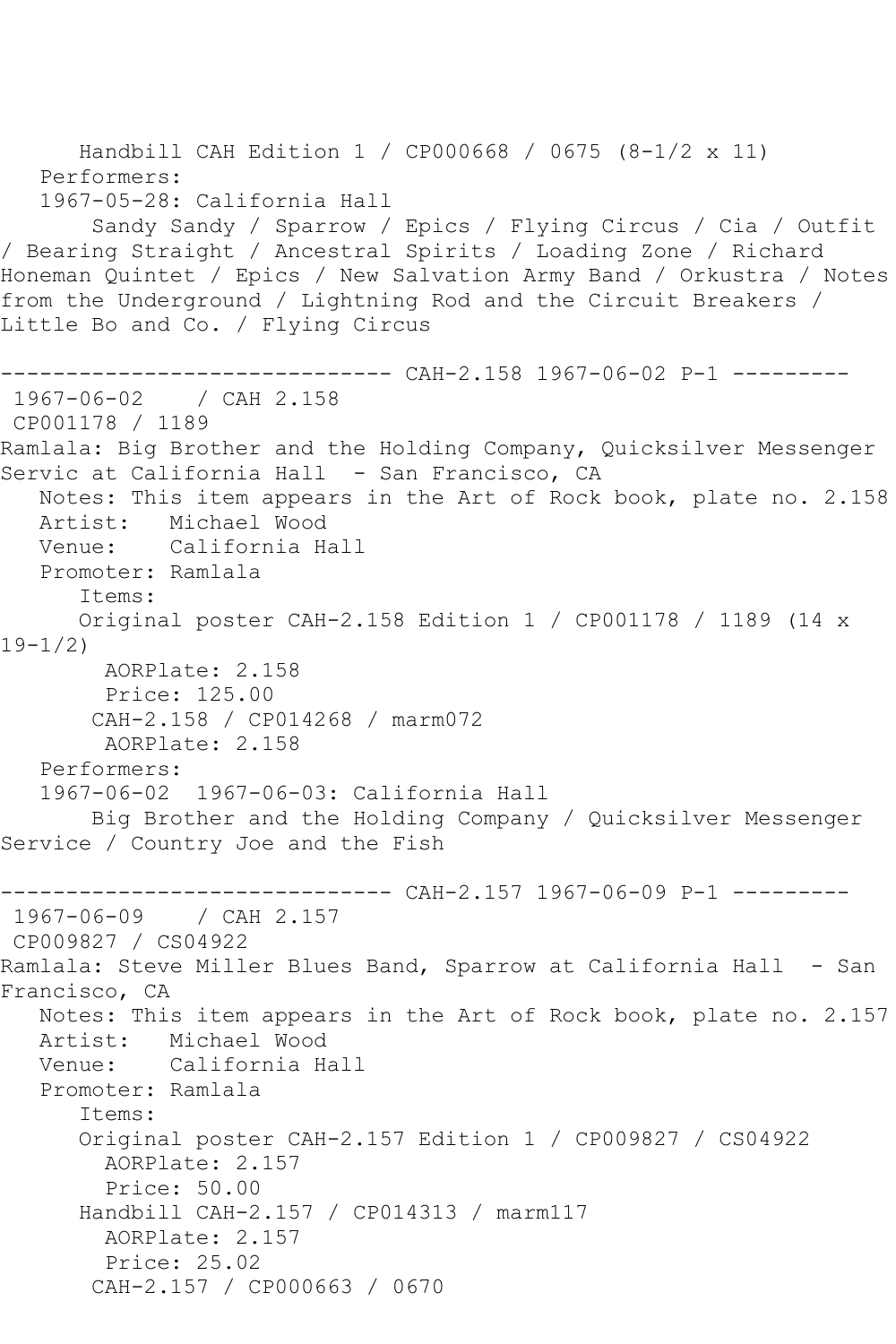```
 AORPlate: 2.157 
   Performers:
   1967-06-09 1967-06-10: California Hall
        Steve Miller Blues Band / Sparrow
          ------------------- CAH 1967-06-16 P-1 ---------
1967-06-16 / CAH 
CP019075 / XB19670616
Charlatans, Anonymous Artists of America (AAA) at California Hall 
[San Francisco, CA]
   Venue: California Hall
   Promoter: Ramlala
       Items:
       Original poster CAH Edition 1 / CP019075 / XB19670616
        CAH / NONE / XB1967061
   Performers:
   1967-06-16: California Hall
        Charlatans / Anonymous Artists of America (AAA)
------------------------------ CAH 1967-06-16 P-1 ---------
1967-06-16 / CAH 
CP009820 / CS04915
Ramlala: Anonymous Artists of America (AAA), MT. Rushmore at 
California Hall - San Francisco, CA
  Artist: Mike Wood<br>Venue: California
            California Hall
   Promoter: Ramlala
       Items:
      Original poster CAH Edition 1 / CP009820 / CS04915
        CAH / CP014348 / MARM152
   Performers:
   1967-06-16 1967-06-18: California Hall
        Anonymous Artists of America (AAA) / MT. Rushmore / Mystery 
Trend
------------------------------ 1967-06-29 P ---------
1967-06-29 / 
CP061167 / CP061167
Big Brother and the Holding Company, Blue Cheer at California Hall 
[San Francisco, CA]
      Benefit: Lights by Liquid Sandwich
   Artist: Double H Press
   Venue: California Hall
   Promoter: Albatross Productions
       Items:
       Original poster / CP061167 / CP061167 (14 x 20)
         Price: 500.00
```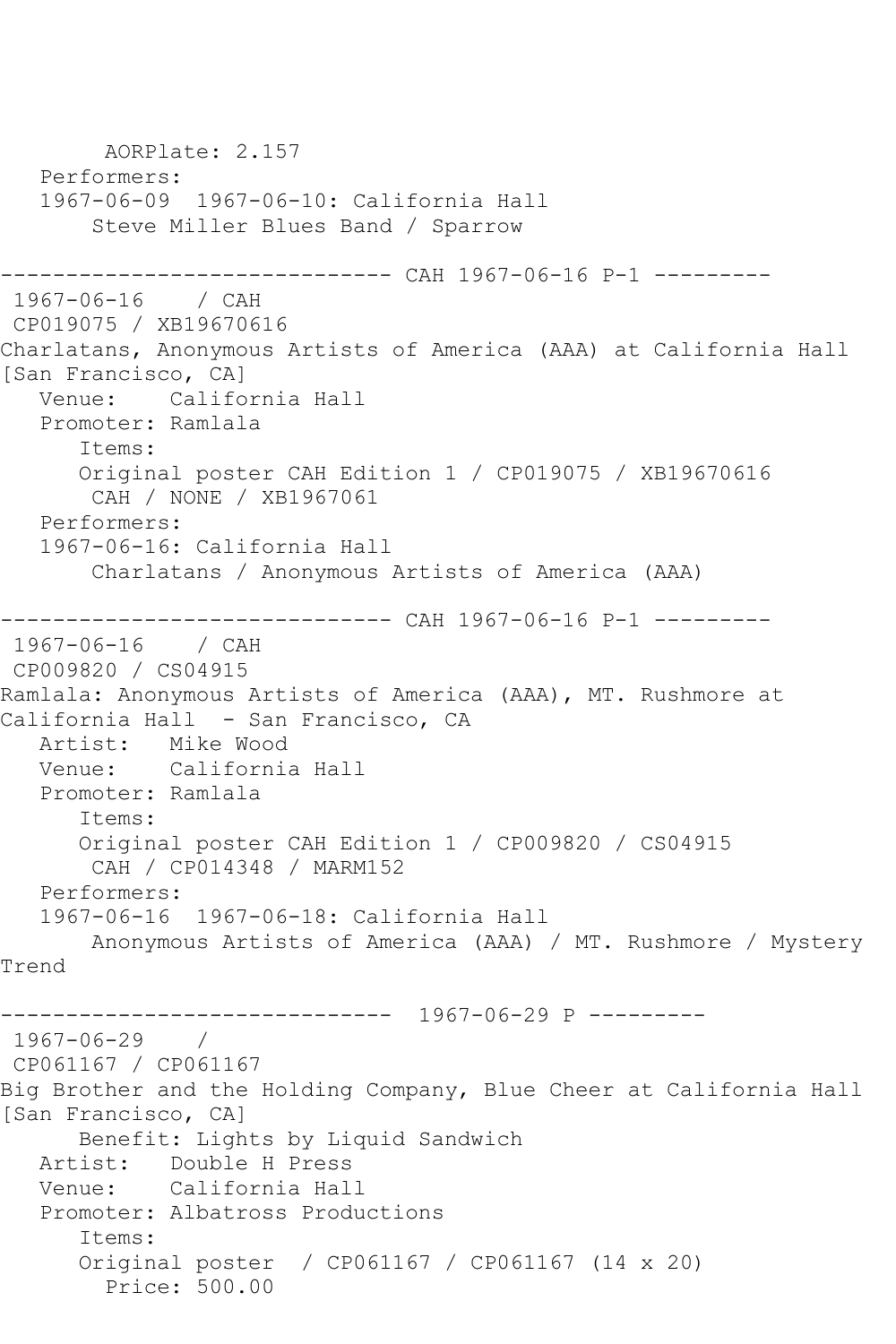Original poster / CP700185 Performers: 1967-06-29: California Hall Big Brother and the Holding Company / Blue Cheer / Congress of Wonders ------------------------------ 1967-07-04 P --------- 1967-07-04 / Blue Cheer, New Salvation Army Band at California Hall - San Francisco, CA Venue: California Hall Promoter: Albatross Productions Items: Original poster / Performers: 1967-07-04: California Hall Blue Cheer / New Salvation Army Band ------------------------------ 1967-07-04 P --------- 1967-07-04 / CP060370 / CP060370 New Salvation Army Band, Blue Cheer at California Hall [San Francisco, CA] Artist: Double H Press<br>Venue: California Hal California Hall Promoter: Albatross Items: Original poster / CP060370 / CP060370 (14-1/4 x 20-1/8) Performers: 1967-07-04: California Hall New Salvation Army Band / Blue Cheer / Pariah ------------------------------ CAH 1967-07-07 C --------- 1967-07-07 / CAH CP004097 / CD04506 Blue Cheer, Sopwith Camel at California Hall - San Francisco, CA Notes: This item appears in the Art of Rock book, plate no. 2.149 Artist: Pyxis Studios California Hall Promoter: Book: Art of Rock Items: Original poster CAH-2.149 Edition 1 / CP004097 / CD04506 Postcard CAH / CP004097 Price: 25.00 Performers: 1967-07-07: California Hall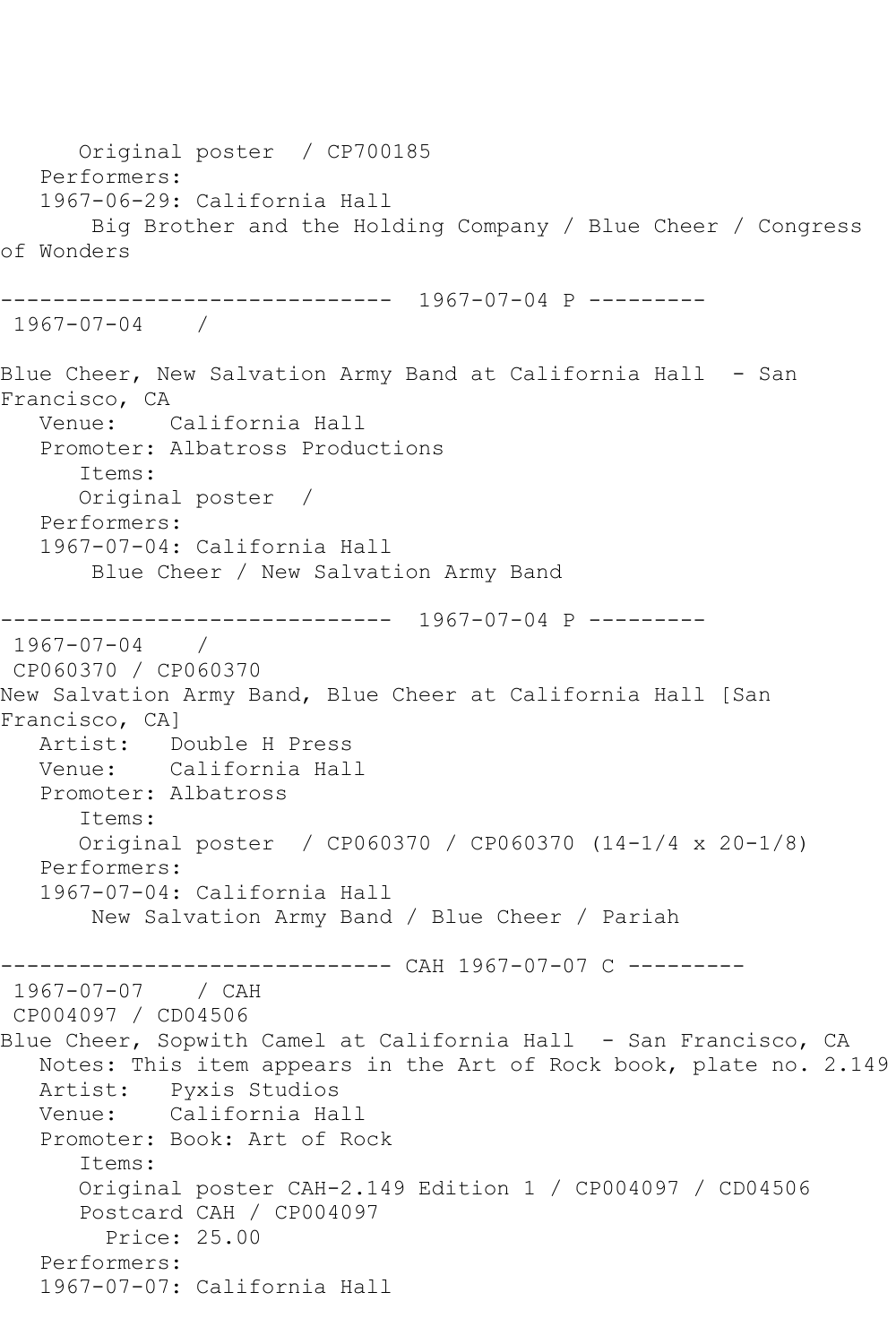Blue Cheer / Sopwith Camel ------------------------------ 1967-07-07 P --------- 1967-07-07 / CP060346 / CP060346 Blue Cheer, Sopwith Camel at California Hall - San Francisco, CA Benefit: Lights by Bob Holt Venue: California Hall Items: Original poster / CP060346 / CP060346 (13-1/2 x 21-5/8) Performers: 1967-07-07 1967-07-08: California Hall Blue Cheer / Sopwith Camel ------------------------------ CAH-2.138 1967-07-14 P-1 --------- 1967-07-14 / CAH 2.138 CP009813 / CS04908 Steve Miller Blues Band, Anonymous Artists of America (AAA) at California Hall - San Francisco, CA Notes: This item appears in the Art of Rock book, plate no. 2.138 Event: Dance Concert Artist: Greg Irons Venue: California Hall Promoter: Space Age Items: Original poster CAH-2.138 Edition 1 / CP009813 / CS04908 (14-  $1/2 \times 20$  AORPlate: 2.138 Handbill CAH-2.138 / Description: 1 handbill (5 x 7) AORPlate: 2.138 CAH-2.138 / CP000627 / 0631 AORPlate: 2.138 Performers: 1967-07-14 1967-07-15: California Hall Steve Miller Blues Band / Anonymous Artists of America (AAA) / Sunshine Company ------------------------------ CAH-2.140 1967-07-21 P-1 --------- 1967-07-21 / CAH 2.140 CP000373 / 0377 Youngbloods, Magic Fern at California Hall - San Francisco, CA Notes: This item appears in the Art of Rock book, plate no. 2.140 Event: Strange Happenings: Artist: Greg Irons Venue: California Hall Promoter: Book: Art of Rock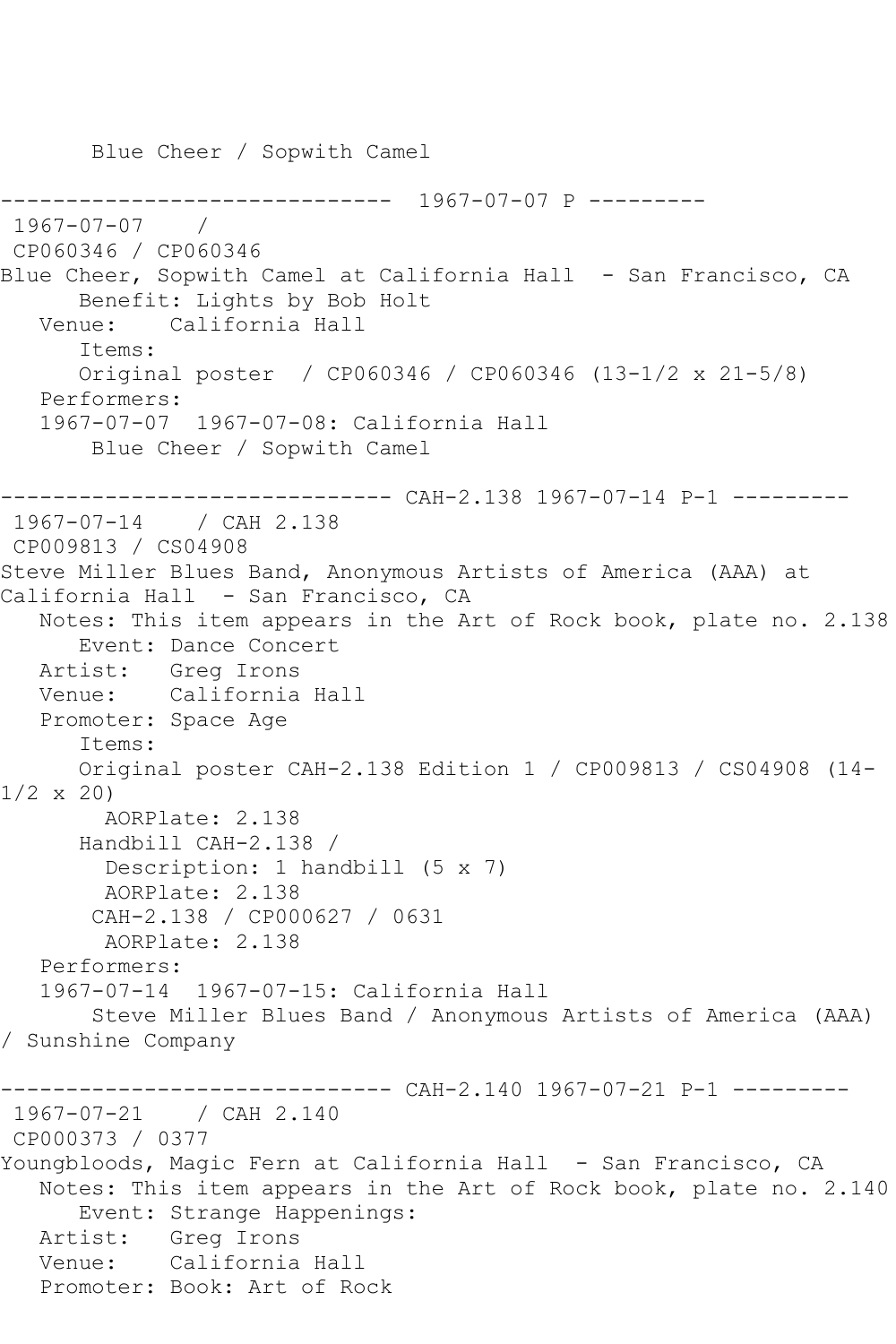Items: Original poster CAH-2.140 Edition 1 / CP000373 / 0377 AORPlate: 2.140 Handbill -2.140 Edition 1 / CP070006 (5 x 7) AORPlate: 2.140 Price: 75.00 Performers: 1967-07-21 1967-07-22: California Hall Youngbloods / Magic Fern / Wildflower / Chapter Three / Junior G-Men ------------------------------ 1967-07-21 P --------- 1967-07-21 / CP061171 / CP061171 Youngbloods, Magic Fern at California Hall [San Francisco, CA] Benefit: Strange Happenings / Lights by Northern Lights Artist: Greg Irons<br>Venue: California California Hall Items: Original poster / CP061171 / CP061171 (14 x 20-1/2) Performers: 1967-07-21 1967-07-22: California Hall Youngbloods / Magic Fern / Wildflower / Chapter 3 / Junior G Men ------------------------------ CAH-2.139 1967-07-28 P-1 --------- 1967-07-28 / CAH 2.139 CP009823 / CS04918 Big Brother and the Holding Company, Charlatans at California Hall - San Francisco, CA Notes: This item appears in the Art of Rock book, plate no. 2.139 Event: Space Age Cranks, It's a Music Box Artist: Greg Irons<br>Venue: California California Hall Promoter: Space Age Items: Original poster CAH-2.139 Edition 1 / CP009823 / CS04918 AORPlate: 2.139 Handbill CAH-2.139 / (5 x 7) AORPlate: 2.139 Price: 35.00 CAH-2.139 / CP000662 / 0669 AORPlate: 2.139 Performers: 1967-07-28: California Hall Big Brother and the Holding Company / Charlatans / Tom and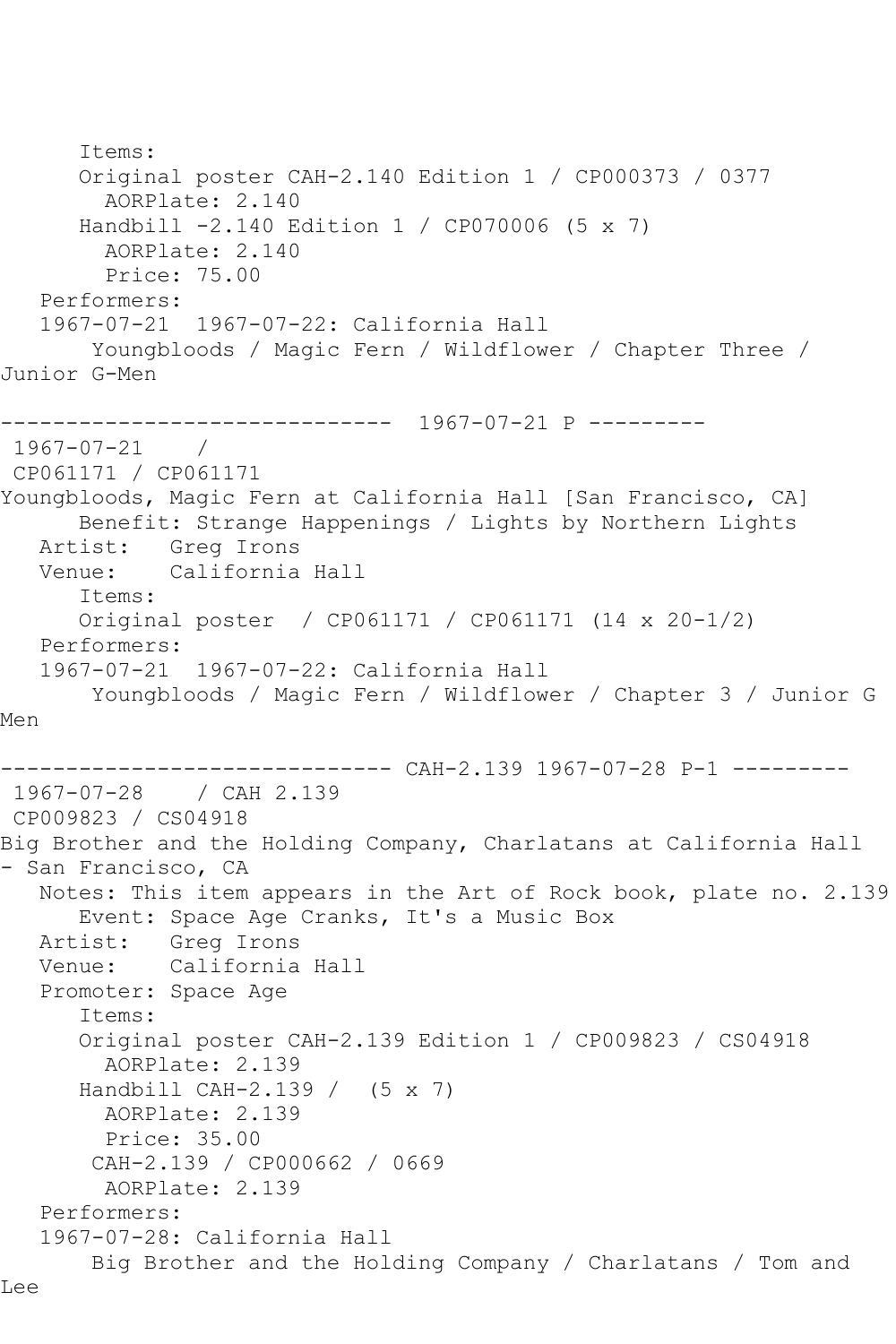------------------------------ CAH 1967-08-03 P-1 --------- 1967-08-03 / CAH CP009818 / CS04913 Soul Syndicate, Charlatans at California Hall - San Francisco, CA Venue: California Hall Items: Original poster CAH Edition 1 / CP009818 / CS04913 (14 x 20) CAH / CP000626 / 0630 Performers: 1967-08-03: California Hall Soul Syndicate / Charlatans / Heavenly Blues Band / Uips / Tripole A / Amplified Ohm ------------------------------ 1967-08-31 P --------- 1967-08-31 / CP060348 / CP060348 Charlatans, Heavenly Blues Band at California Hall - San Francisco, CA Benefit: Soul Syndicate Benefit Dance Artist: Schmer Venue: California Hall Promoter: Human Rights Commission Items: Original poster / CP060348 / CP060348 (14 x 20) Performers: 1967-08-31: California Hall Charlatans / Heavenly Blues Band / Amplified Ohm / Vips / Triple A ------------------------------ CAH 1967-09-15 P --------- 1967-09-15 / CAH CP070095 New Salvation Army Band, Indian Head Band at California Hall - San Francisco, CA Artist: Kaleidoscope Studios Venue: California Hall Items: Original poster CAH / CP070095 Performers: 1967-09-15: California Hall New Salvation Army Band / Indian Head Band / Lee Michaels ------------------------------ 1967-09-15 P --------- 1967-09-15 / CP061457 / CP061457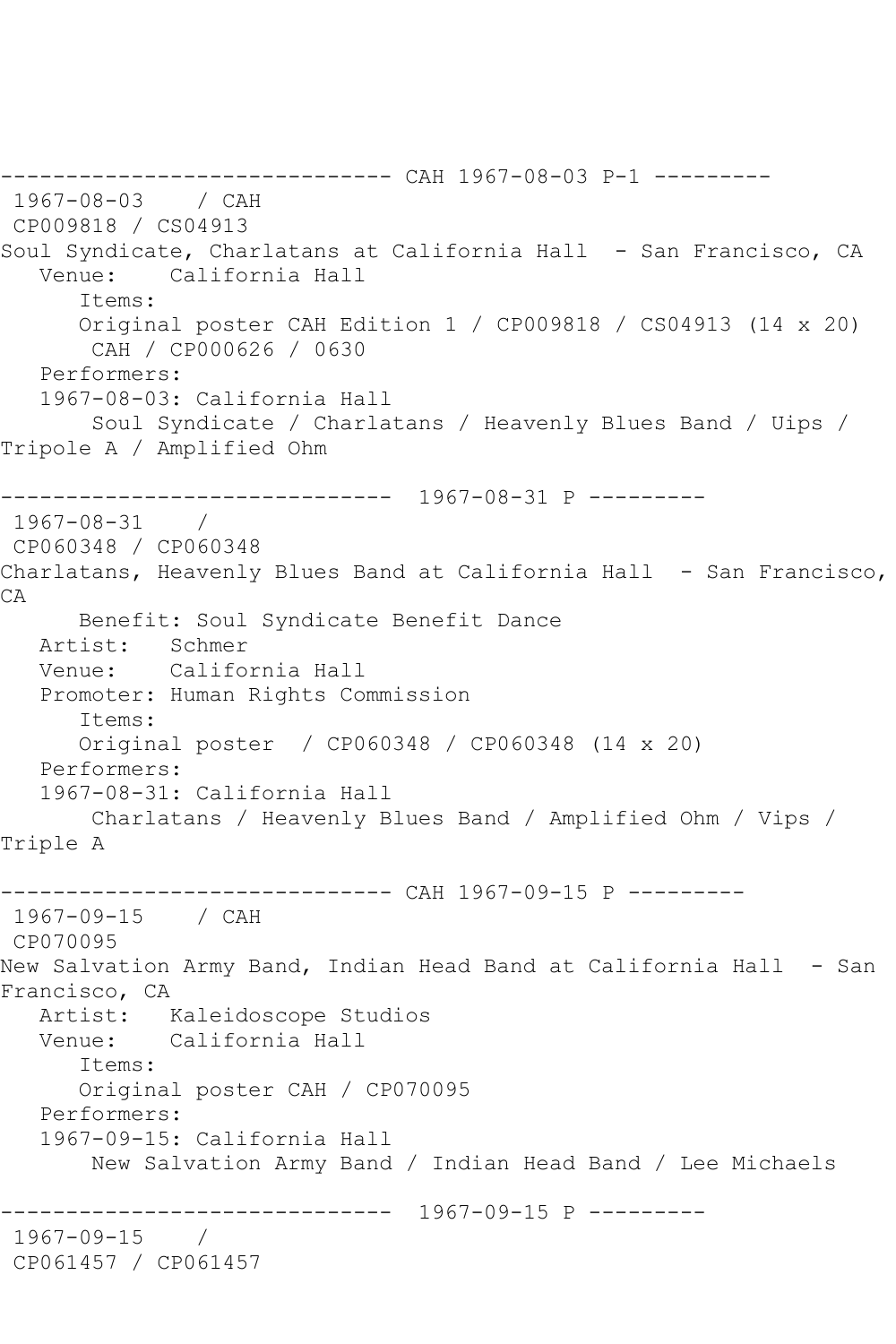New Salvation Army Banned, Mourning Glory at California Hall [San Francisco, CA] Benefit: Vietnam Summer San Francisco Benefit / Great A and P Light Company Artist: Kaleidoscope Studios Venue: California Hall Items: Original poster / CP061457 / CP061457 (14 x 20) Performers: 1967-09-15: California Hall New Salvation Army Banned / Mourning Glory / Grandmother Picket's Suprise / Indian Headband Hair / Lighthouse ------------------------------ 1967-10-28 P --------- 1967-10-28 / CP060033 / CP060033 Moby Grape, Lee Michaels at California Hall [San Francisco, CA] Benefit: Dance concert Artist: Marjorie Venue: California Hall Promoter: Cast Vision Productions Items: Original poster / CP060033 / CP060033 (8-1/2 x 11) Original poster / CP060531 Original poster / CP014392 / MARM196 Performers: 1967-10-28: California Hall Moby Grape / Lee Michaels / West Coast Branch / American Dream ------------------------------ CAH 1974-12-18 P-1 --------- 1974-12-18 / CAH CP000636 / 0640 Family Dog at California Hall - San Francisco, CA Event: Family Dog Revival Artist: Alton Kelley Venue: California Hall Promoter: Family Dog Presents Items: Original poster CAH Edition 1 / CP000636 / 0640 (12 x 18) Performers: 1974-12-18: California Hall ------------------------------ CAH 1975-11-06 P-1 --------- 1975-11-06 / CAH CP000394 / 0399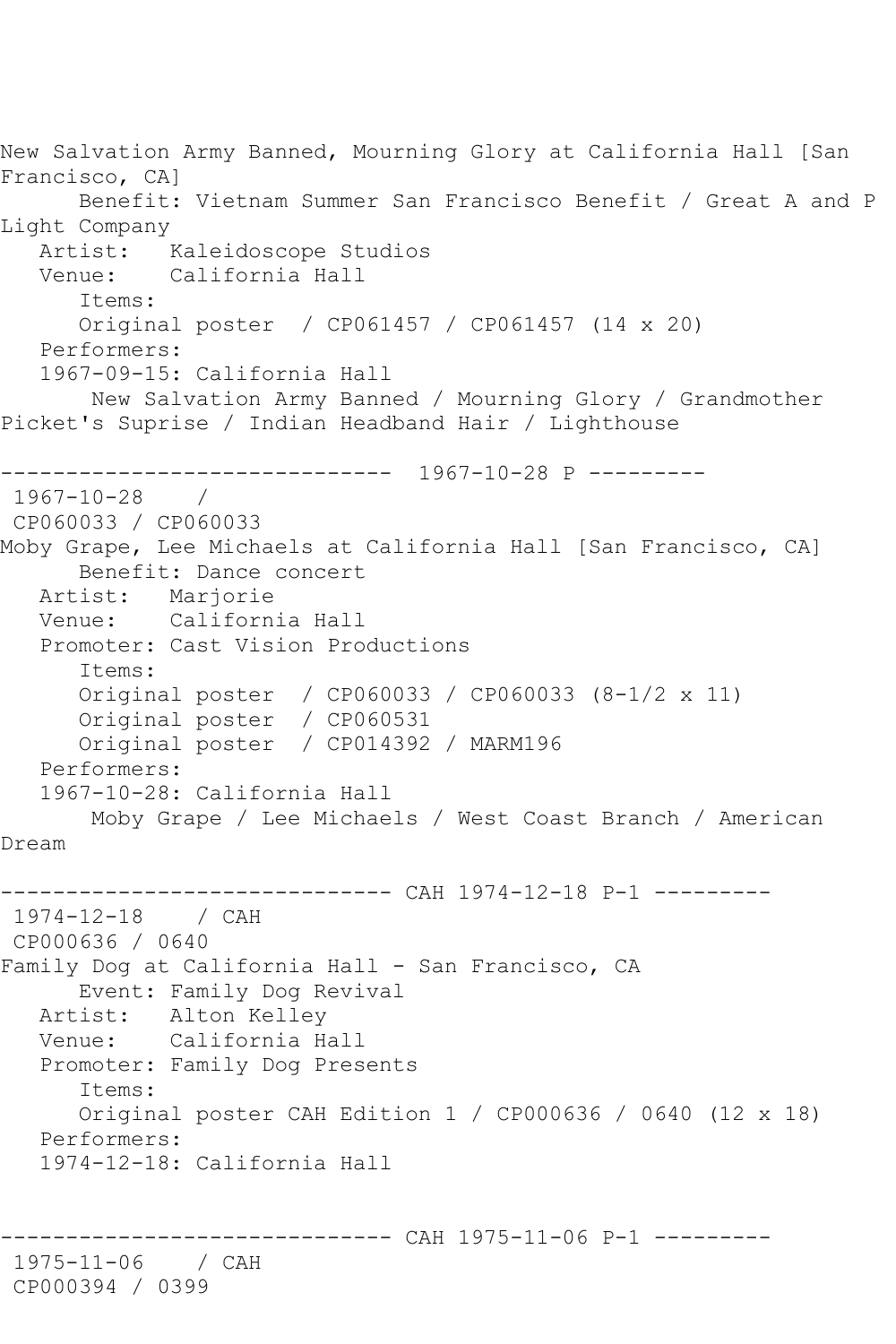Big Youth at California Hall [San Francisco, CA] Artist: jb (rastagrafix) Venue: California Hall Promoter: Kingston Productions Items: Original poster CAH Edition 1 / CP000394 / 0399 Performers: 1975-11-06: California Hall Big Youth ------------------------------ CAH-4.026 1976-03-13 P-1 --------- 1976-03-13 / CAH 4.026 CP000467 / 0471 Third World at California Hall [San Francisco, CA] Notes: This item appears in the Art of Rock book, plate no. 4.026 Event: Jamaican Sound Strom Disco Artist: jb (rastagrafix) Venue: California Hall Promoter: Ruel Mills Items: Original poster CAH-4.026 Edition 1 / CP000467 / 0471 AORPlate: 4.026 Performers: 1976-03-13: California Hall Third World ------------------------------ CAH 19zz-05-25 P-1 --------- 19zz-05-25 / CAH CP000539 / 0544 Screamers, Tuxedomoon at California Hall - San Francisco, CA Venue: California Hall Promoter: Bill Graham Presents Items: Original poster CAH Edition 1 / CP000539 / 0544 (11-1/2 x 17) Performers: 19zz-05-25: California Hall Screamers / Tuxedomoon / Units ------------------------------ CAH 19zz-05-28 P-1 --------- 19zz-05-28 / CAH CP000669 / 0676 Loading Zone, Sparrow at California Hall - San Francisco, CA Venue: California Hall Items: Original poster CAH Edition 1 / CP000669 / 0676 Performers: 19zz-05-28 19zz-05-30: California Hall